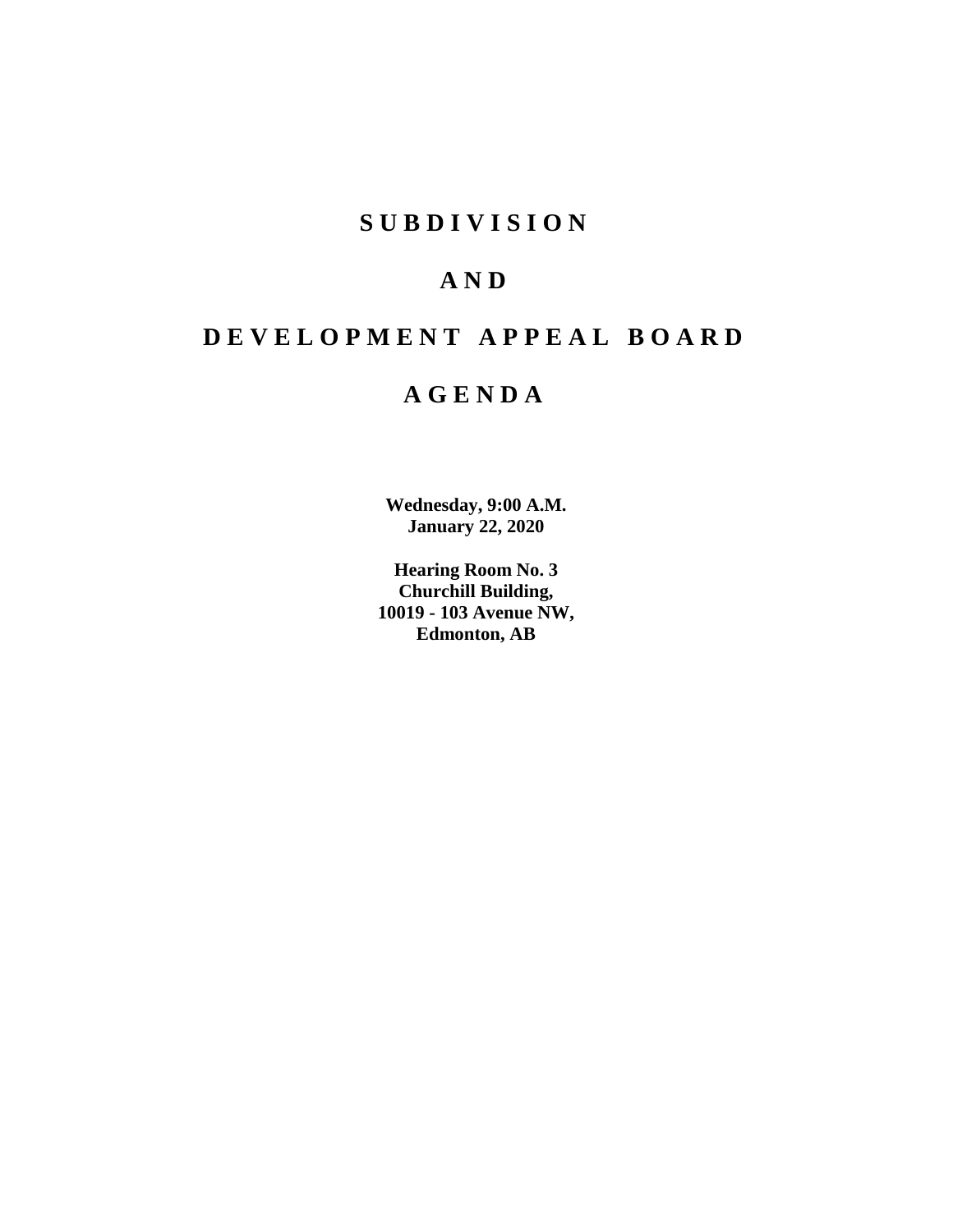## **SUBDIVISION AND DEVELOPMENT APPEAL BOARD HEARING ROOM NO. 3**

|              | 9:00 A.M.    | SDAB-D-20-010                                                                                                                 | Construct exterior alterations and develop a<br>Secondary Suite in the basement of a Single<br>Detached House (2 basement window<br>enlargement, 1.02 metres by 0.61 metres).<br>Secondary Suite existing without permits<br>4530 - 35A AVENUE NW<br>Project No.: 344320243-001 |  |  |  |
|--------------|--------------|-------------------------------------------------------------------------------------------------------------------------------|---------------------------------------------------------------------------------------------------------------------------------------------------------------------------------------------------------------------------------------------------------------------------------|--|--|--|
| $\mathbf{H}$ | $10:30$ A.M. | SDAB-D-20-011                                                                                                                 | Change the Use from a Single Detached House<br>to a Childcare Service (44 Children) and                                                                                                                                                                                         |  |  |  |
|              |              |                                                                                                                               | Commercial School (Heritage Education<br>Centre)                                                                                                                                                                                                                                |  |  |  |
|              |              |                                                                                                                               | 3904 - 117 STREET NW<br>Project No.: 345176335-002                                                                                                                                                                                                                              |  |  |  |
|              |              |                                                                                                                               |                                                                                                                                                                                                                                                                                 |  |  |  |
|              | <b>NOTE:</b> | Unless otherwise stated, all references to "Section numbers" refer to<br>the authority under the Edmonton Zoning Bylaw 12800. |                                                                                                                                                                                                                                                                                 |  |  |  |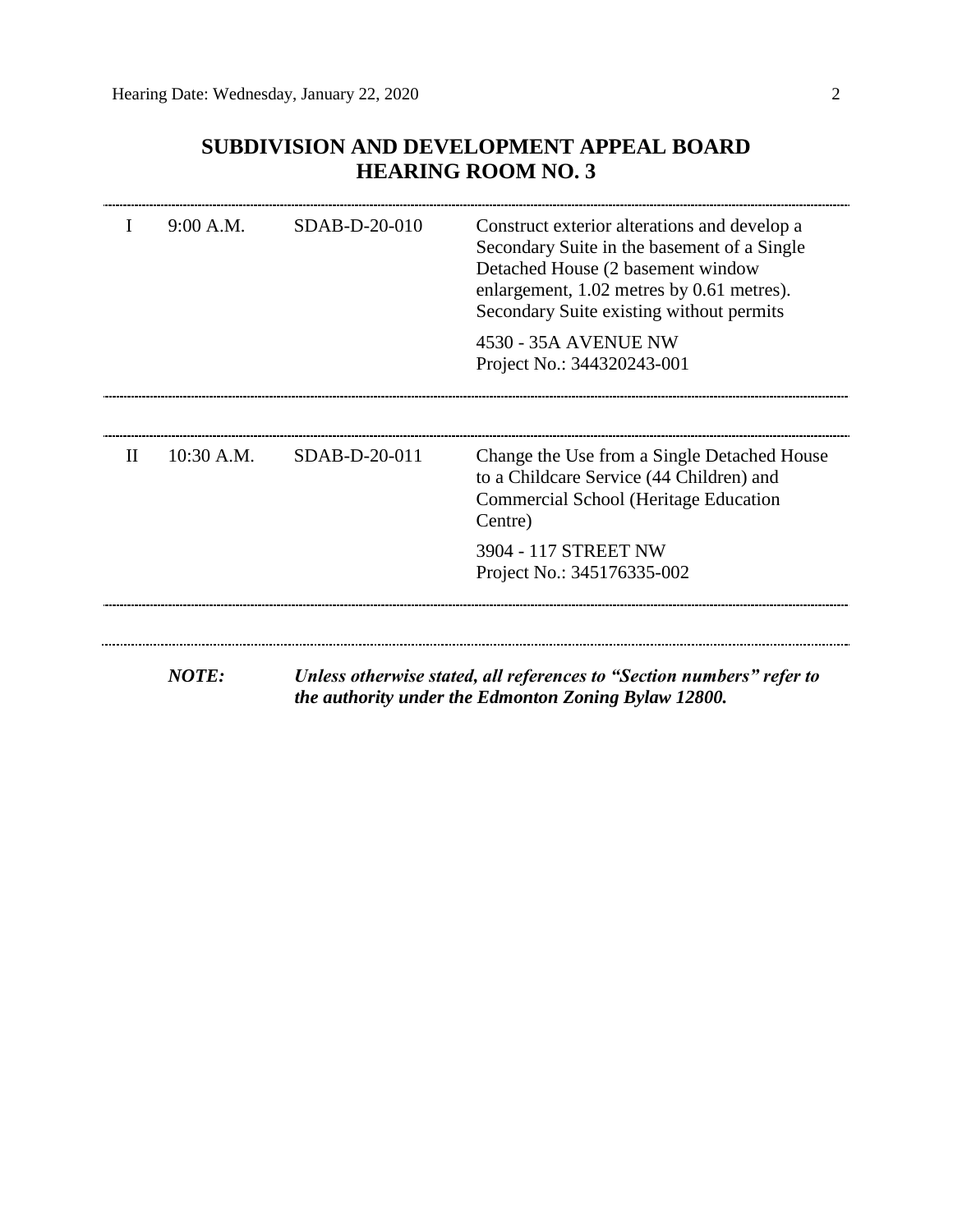#### **ITEM I: 9:00 A.M. FILE: SDAB-D-20-010**

#### AN APPEAL FROM THE DECISION OF THE DEVELOPMENT OFFICER BY AN ADJACENT PROPERTY OWNER

#### APPELLANT:

APPLICATION NO.: 344320243-001 APPLICATION TO: Construct exterior alterations and develop a Secondary Suite in the basement of a Single Detached House (2 basement window enlargement, 1.02 metres by 0.61 metres). Secondary Suite existing without permits DECISION OF THE DEVELOPMENT AUTHORITY: Approved with Notices

DECISION DATE: December 4, 2019

DATE OF APPEAL: December 31, 2019

NOTIFICATION PERIOD: Dec. 10, 2019 through Dec. 31, 2019

RESPONDENT:

MUNICIPAL DESCRIPTION OF SUBJECT PROPERTY: 4530 - 35A AVENUE NW

LEGAL DESCRIPTION: Plan 7922359 Blk 13 Lot 44

ZONE: RPL-Planned Lot Residential Zone

OVERLAY: N/A

STATUTORY PLAN: N/A

*Grounds for Appeal*

The Appellant provided the following reasons for appealing the decision of the Development Authority:

> I appreciate that this owner is actually going through the process to obtain a permit. I suspect that there are several secondary suites on my block, and I have never been informed about a request for a development permit for them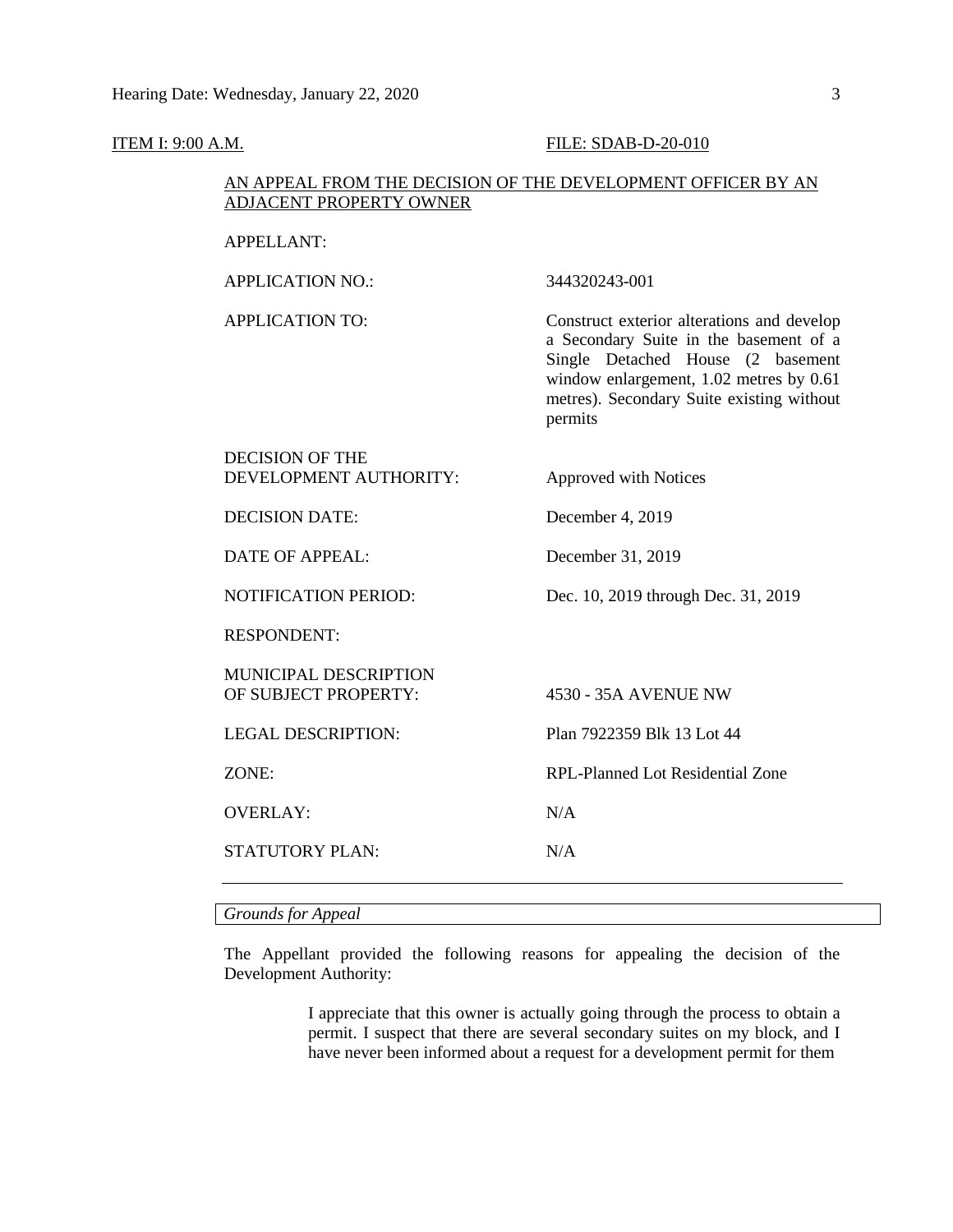(example 4532 35A Ave). I also appreciate that the owner appears to be making every effort to upgrade the house to a standard in keeping with homes on the south side of the avenue. However, I oppose the approval of this permit as I believe it will affect the quality of life on this street.

First, I will describe the street: The houses on this street were built in the early 80s as single family homes. On the south side of the street where I live, the lots are average size for that time – my lot is 50 feet wide. On the north side of the street where 4530 35A Ave is located, the houses are zero lot line, around 35 feet wide. Counting the number of houses, beginning at the first zero lot line house, there are 17 houses on the north side of the street and 11 houses facing them on the south side of the street. There is no back lane, driveways start at the front of the house at the curb.

Second, I will describe the parking situation at 4530 35A Ave. It does not have a garage. With a zero lot line lot, there is only room for one vehicle to park in front of the house. The driveway is only wide enough for one vehicle. Other vehicles would have to be parked tandem style on that driveway.

As I mentioned earlier, based on observation I am certain that there are illegal secondary suites in other zero lot line houses already so I have experienced what it is like to have multiple tenants and their vehicles jammed into houses and lots that were built for single families. Ill will, arguments and complaints to the bylaw enforcement department have occurred around the issue of parking. Despite long enough driveways to accommodate tandem parking, those tenants don't want to shuffle vehicles in order to use their vehicles. Tenants use the street parking in front of other homes as a permanent parking space for their vehicles, sometimes leaving them there for days on end. My neighbours and I have battled through this situation this year, only resolved when it appears that at least some of the tenants were evicted or left leaving several of the rental houses empty at this time. In other words, a temporary lull in the problems that can occur when there is more density then a street is built for.

The main floor suite at 4530 35A Avenue is listed as having 3 bedrooms so it is likely that a family or at least more than 2 people will be living in the main floor. I have provided the listing at the end of this appeal. I don't know how many bedrooms the basement suite will have but even if it is just one person living there, then there are going to be parking issues.

My argument against this development is that the street is not built for this kind of density. It appears that more and more of the zero lot line houses are being turned into rentals, several with secondary suites. I would like the city to consider that jamming this many people and their vehicles on this street will only lead to a miserable co-existence for us all.

Thank you for your consideration of this appeal.

Living at 4530 35A Avenue Northwest Report Listing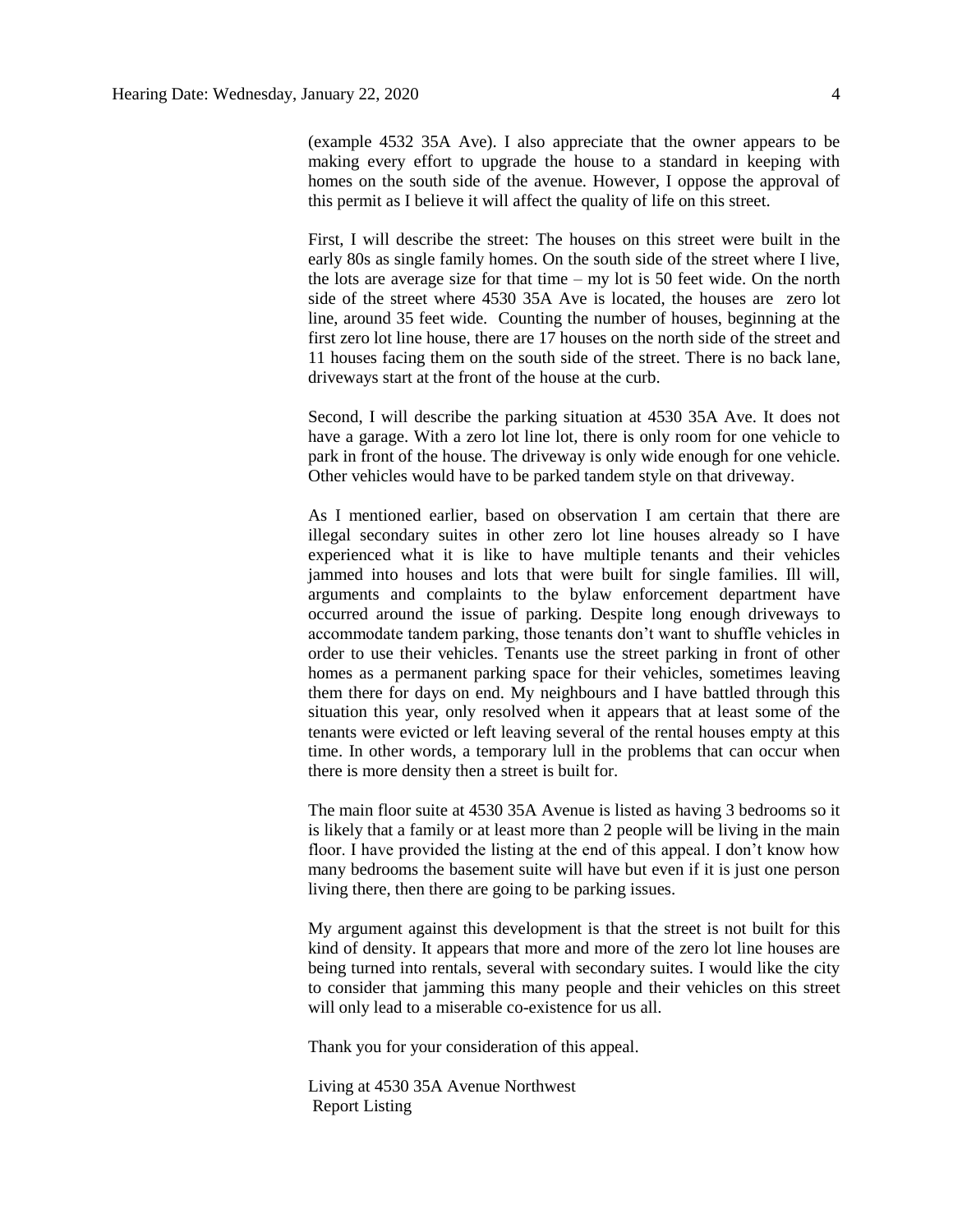RentBoard.ca Ad ID: 4530 4530 35A AVE Mainfloor Unit 3 BEDROOMS 1 BATH Rent: \$1300 Utilities extra, flat monthly rate \$300 Pet negotiable with monthly pet fee applies Credit, Reference and employment Check will be required with applications. Features: -NEWLY RENOVATED 3-bedroom, 1bath main floor unit -Spacious and bright living room -Kitchen with PANTRY so that you will NEVER run out of storage spaces -No carpets! New plank flooring to keep cleaning very easy! - Pets welcome! -OWN laundry, no more sharing with basement tenant -HUGE backyard with assigned off street parking -Minutes away from Grey Nuns Hospital, Millwoods Public Library and dog park ~~Contact Now!!

#### *General Matters*

#### **Appeal Information:**

The *Municipal Government Act*, RSA 2000, c M-26 states the following:

#### **Grounds for Appeal**

**685(1)** If a development authority

- (a) fails or refuses to issue a development permit to a person,
- (b) issues a development permit subject to conditions, or
- (c) issues an order under section 645,

the person applying for the permit or affected by the order under section 645 may appeal to the subdivision and development appeal board.

**(2)** In addition to an applicant under subsection (1), any person affected by an order, decision or development permit made or issued by a development authority may appeal to the subdivision and development appeal board.

#### **Appeals**

**686(1)** A development appeal to a subdivision and development appeal board is commenced by filing a notice of the appeal, containing reasons, with the board,

- (a) in the case of an appeal made by a person referred to in section 685(1)
	- (i) with respect to an application for a development permit,
		- (A) within 21 days after the date on which the written decision is given under section 642, or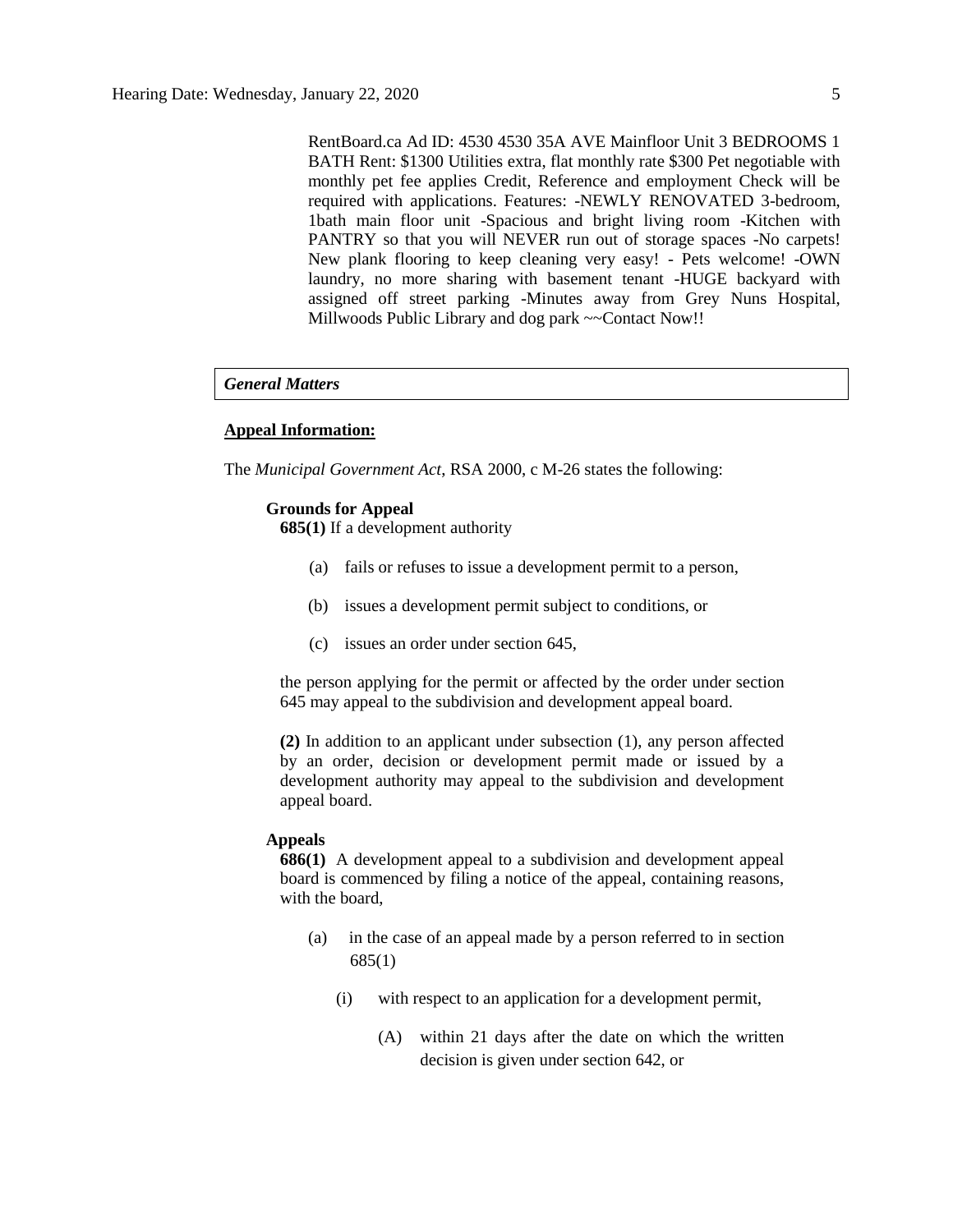(B) if no decision is made with respect to the application within the 40-day period, or within any extension of that period under section 684, within 21 days after the date the period or extension expires,

or

- (ii) with respect to an order under section 645, within 21 days after the date on which the order is made, or
- (b) in the case of an appeal made by a person referred to in section 685(2), within 21 days after the date on which the notice of the issuance of the permit was given in accordance with the land use bylaw.

#### **Hearing and Decision**

**687(3)** In determining an appeal, the subdivision and development appeal board

…

- (a.1) must comply with the land use policies;
- (a.2) subject to section 638, must comply with any applicable statutory plans;
- (a.3) subject to clause (d), must comply with any land use bylaw in effect;
- (a.4) must comply with the applicable requirements of the regulations under the *Gaming, Liquor and Cannabis Act* respecting the location of premises described in a cannabis licence and distances between those premises and other premises;
	- …
	- (c) may confirm, revoke or vary the order, decision or development permit or any condition attached to any of them or make or substitute an order, decision or permit of its own;
	- (d) may make an order or decision or issue or confirm the issue of a development permit even though the proposed development does not comply with the land use bylaw if, in its opinion,
		- (i) the proposed development would not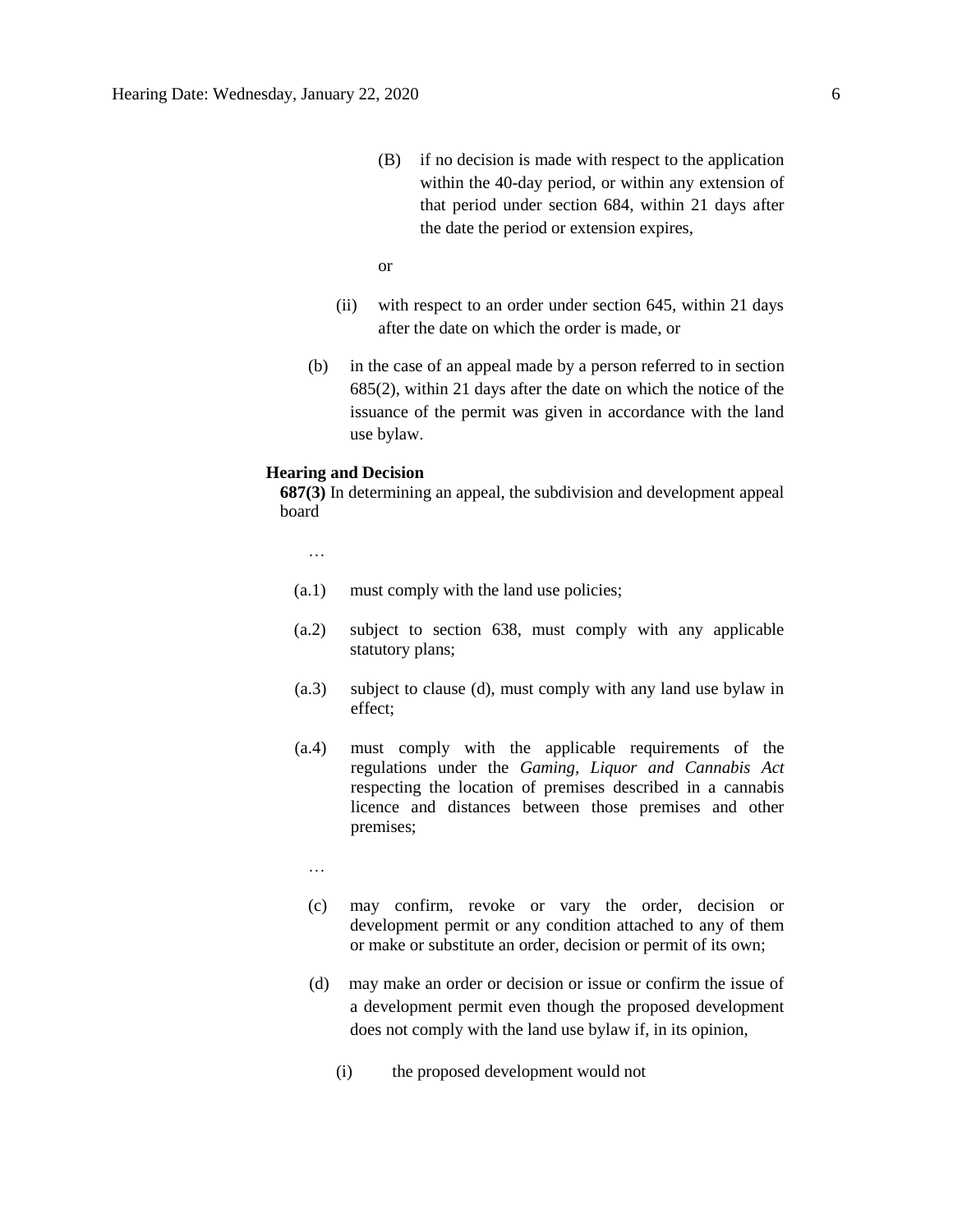- (A) unduly interfere with the amenities of the neighbourhood, or
- (B) materially interfere with or affect the use, enjoyment or value of neighbouring parcels of land,

and

(ii) the proposed development conforms with the use prescribed for that land or building in the land use bylaw.

#### **General Provisions from the** *Edmonton Zoning Bylaw*

Under section 130.2(4), **Secondary Suites, where developed within Single Detached Housing,** are a **Permitted Use** within the **(RPL) Planned Lot Residential Zone**.

Under section 7.2(6), **Secondary Suite** means:

"development consisting of a Dwelling located within, and Accessory to, a structure in which the principal Dwelling is in a building that is in the form of Single Detached Housing, Semi-detached Housing, Duplex Housing, or Multi-unit Housing that is built in the form of Row Housing. A Secondary Suite has cooking facilities, food preparation, sleeping and sanitary facilities which are physically separate from those of the principal Dwelling within the structure. A Secondary Suite also has an entrance separate from the entrance to the principal Dwelling, either from a common indoor landing or directly from outside the structure. This Use Class includes the Development or Conversion of Basement space or space above ground level to a separate Dwelling, or the addition of new floor space for a Secondary Suite to an existing Dwelling. A Secondary Suite shall not be subject to separation from the principal Dwelling through a condominium conversion or subdivision. This Use Class does not include Garden Suites, Lodging Houses, Blatchford Lane Suites, Blatchford Accessory Suites, or Blatchford Townhousing."

#### Under section 130.2(5), **Single Detached Housing** is a **Permitted Use** within the **(RPL) Planned Lot Residential Zone**.

Under section 7.2(8), **Single Detached Housing** means development consisting of a building containing one principal Dwelling which is separate from any other principal Dwelling or building. This Use includes Mobile Homes which conform to Section 78 of this Bylaw.

Section 130.1 states that the **General Purpose** of the (**RPL) Planned Lot Residential Zone** is to provide for small lot Single Detached Housing serviced by both a Public Roadway and a Lane, including Zero Lot Line Development and Reverse Housing forms,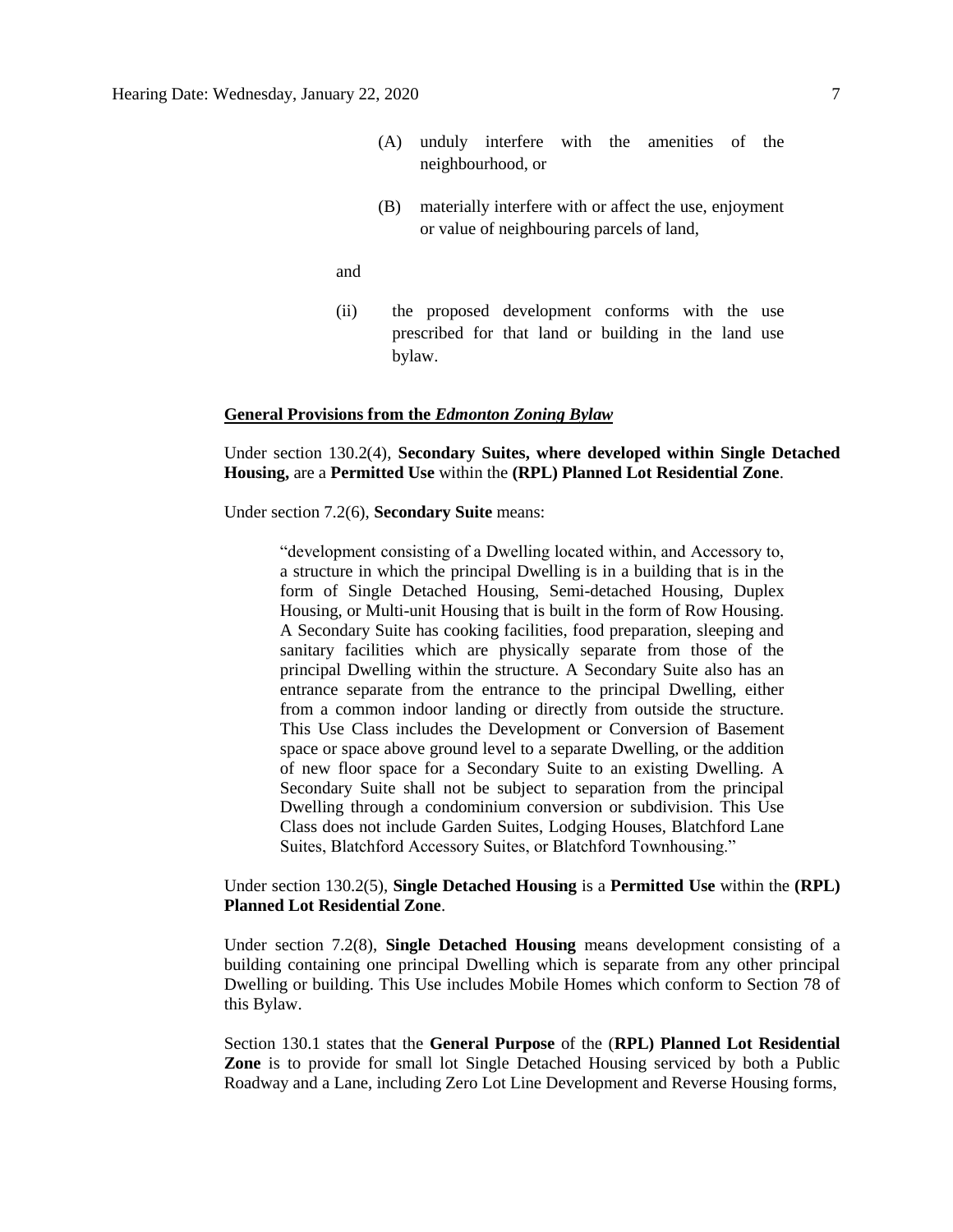that provides the opportunity for the more efficient utilization of land in developing neighbourhoods, while maintaining the privacy and independence afforded by Single Detached Housing forms.

#### *Parking*

Under section 54.2 Schedule  $1(A)(2)$  &  $1(A)(3)$  Schedule 1 the following are the vehicular parking requirements:

| 54.2 Schedule $1(A)(2)$  | 1 parking space in addition to the parking requirements for |
|--------------------------|-------------------------------------------------------------|
| <b>Secondary Suite</b>   | principal Dwelling.                                         |
| 54.2 Schedule $1(A)(3)$  | 1 parking spaces per Dwelling                               |
| Single Detached Dwelling |                                                             |

Under section  $54.1(2)(f)$  parking spaces may only be provided as Tandem Parking if: i. the Tandem Parking is not used for visitor parking;

- ii. both Tandem Parking spaces are developed to provide parking for the same Dwelling; and
- iii. the Tandem Parking does not block access to any other parking space

#### **Development Officer's Determination**

Parking - Tandem Parking is permitted for the secondary suite. (Section 54.1.2.f.)

#### Notice to Applicant/Appellant

Provincial legislation requires that the Subdivision and Development Appeal Board issue its official decision in writing within fifteen days of the conclusion of the hearing.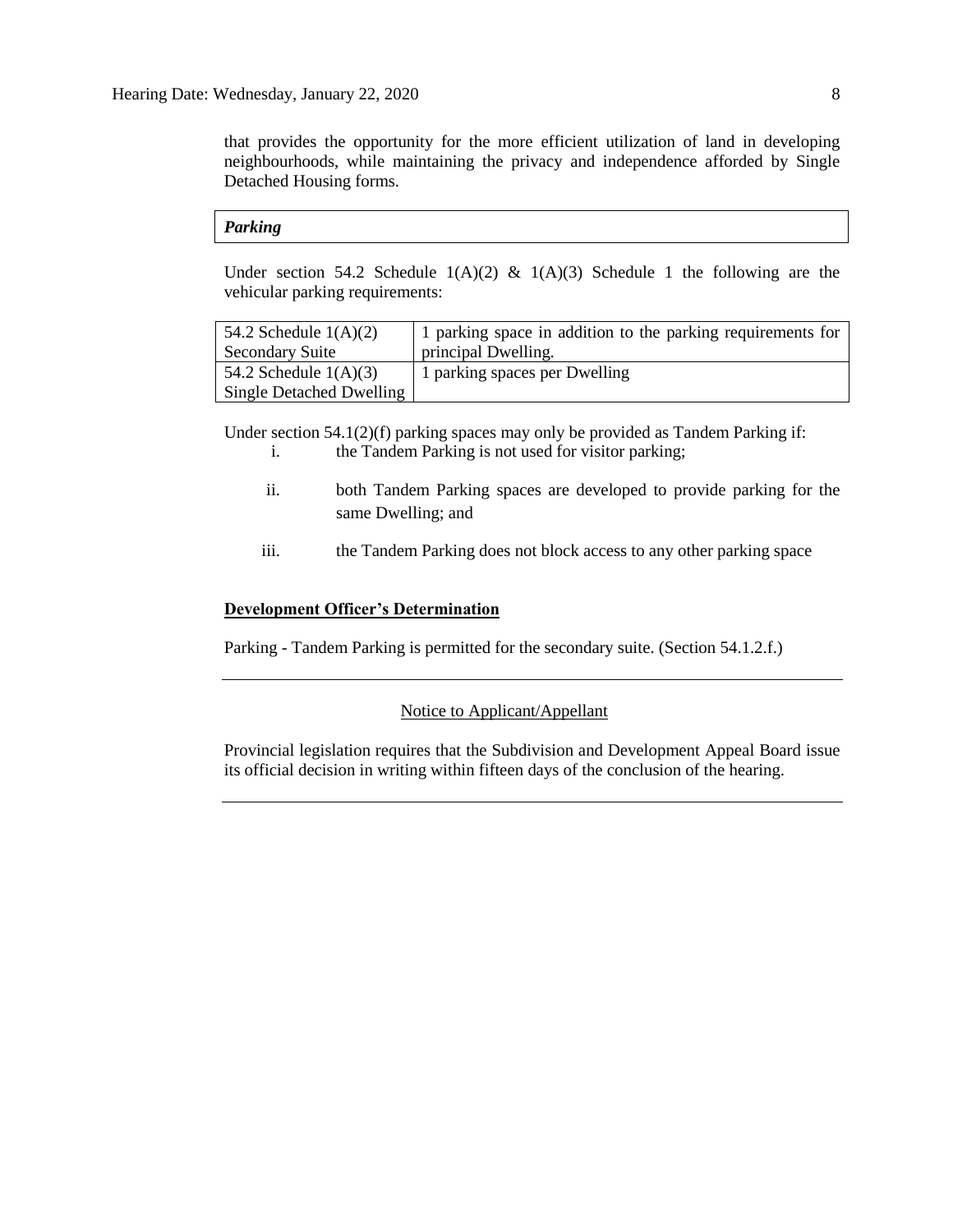| <b>Jmonton</b>                                                                                                    | Project Number: 344320243-001<br><b>Application Date:</b><br>OCT 21, 2019<br>December 4, 2019 at 9:50 AM<br>Printed:                        |  |  |  |
|-------------------------------------------------------------------------------------------------------------------|---------------------------------------------------------------------------------------------------------------------------------------------|--|--|--|
|                                                                                                                   | Page:<br>1 of 3                                                                                                                             |  |  |  |
|                                                                                                                   | <b>Home Improvement Permit</b>                                                                                                              |  |  |  |
| the limitations and conditions of this permit, of the Edmonton Zoning Bylaw 12800 as amended.                     | This document is a record of a Development Permit application, and a record of the decision for the undertaking described below, subject to |  |  |  |
| <b>Applicant</b>                                                                                                  | Property Address(es) and Legal Description(s)<br>4530 - 35A AVENUE NW                                                                       |  |  |  |
|                                                                                                                   | Plan 7922359 Blk 13 Lot 44                                                                                                                  |  |  |  |
|                                                                                                                   | Location(s) of Work                                                                                                                         |  |  |  |
|                                                                                                                   | Suite:<br>BSMT, 4530 - 35A AVENUE NW                                                                                                        |  |  |  |
|                                                                                                                   | Entryway: 4530 - 35A AVENUE NW                                                                                                              |  |  |  |
|                                                                                                                   | Building: 4530 - 35A AVENUE NW                                                                                                              |  |  |  |
| <b>Scope of Permit</b>                                                                                            |                                                                                                                                             |  |  |  |
| enlargement, 1.02 m x 0.61 m). Secondary Suite existing without permits.                                          | To construct exterior alterations and develop a Secondary Suite in the basement of a Single Detached House (2 basement window               |  |  |  |
| <b>Permit Details</b>                                                                                             |                                                                                                                                             |  |  |  |
| Class Of Permit: Class B                                                                                          | Site Area (sq. m.): 359.84                                                                                                                  |  |  |  |
| Stat. Plan Overlay/Annex Area: (none)                                                                             |                                                                                                                                             |  |  |  |
| I/We certify that the above noted details are correct.                                                            |                                                                                                                                             |  |  |  |
| Applicant signature:                                                                                              |                                                                                                                                             |  |  |  |
| <b>Development Permit Decision</b><br>Approved<br>Issue Date: Dec 04, 2019 Development Authority: FOLKMAN, JEREMY |                                                                                                                                             |  |  |  |
|                                                                                                                   |                                                                                                                                             |  |  |  |
|                                                                                                                   |                                                                                                                                             |  |  |  |
|                                                                                                                   |                                                                                                                                             |  |  |  |
|                                                                                                                   |                                                                                                                                             |  |  |  |
|                                                                                                                   |                                                                                                                                             |  |  |  |
|                                                                                                                   |                                                                                                                                             |  |  |  |
|                                                                                                                   |                                                                                                                                             |  |  |  |
|                                                                                                                   |                                                                                                                                             |  |  |  |
|                                                                                                                   |                                                                                                                                             |  |  |  |
|                                                                                                                   |                                                                                                                                             |  |  |  |
|                                                                                                                   |                                                                                                                                             |  |  |  |
|                                                                                                                   |                                                                                                                                             |  |  |  |
|                                                                                                                   |                                                                                                                                             |  |  |  |
|                                                                                                                   |                                                                                                                                             |  |  |  |
|                                                                                                                   |                                                                                                                                             |  |  |  |
|                                                                                                                   |                                                                                                                                             |  |  |  |
|                                                                                                                   |                                                                                                                                             |  |  |  |
|                                                                                                                   |                                                                                                                                             |  |  |  |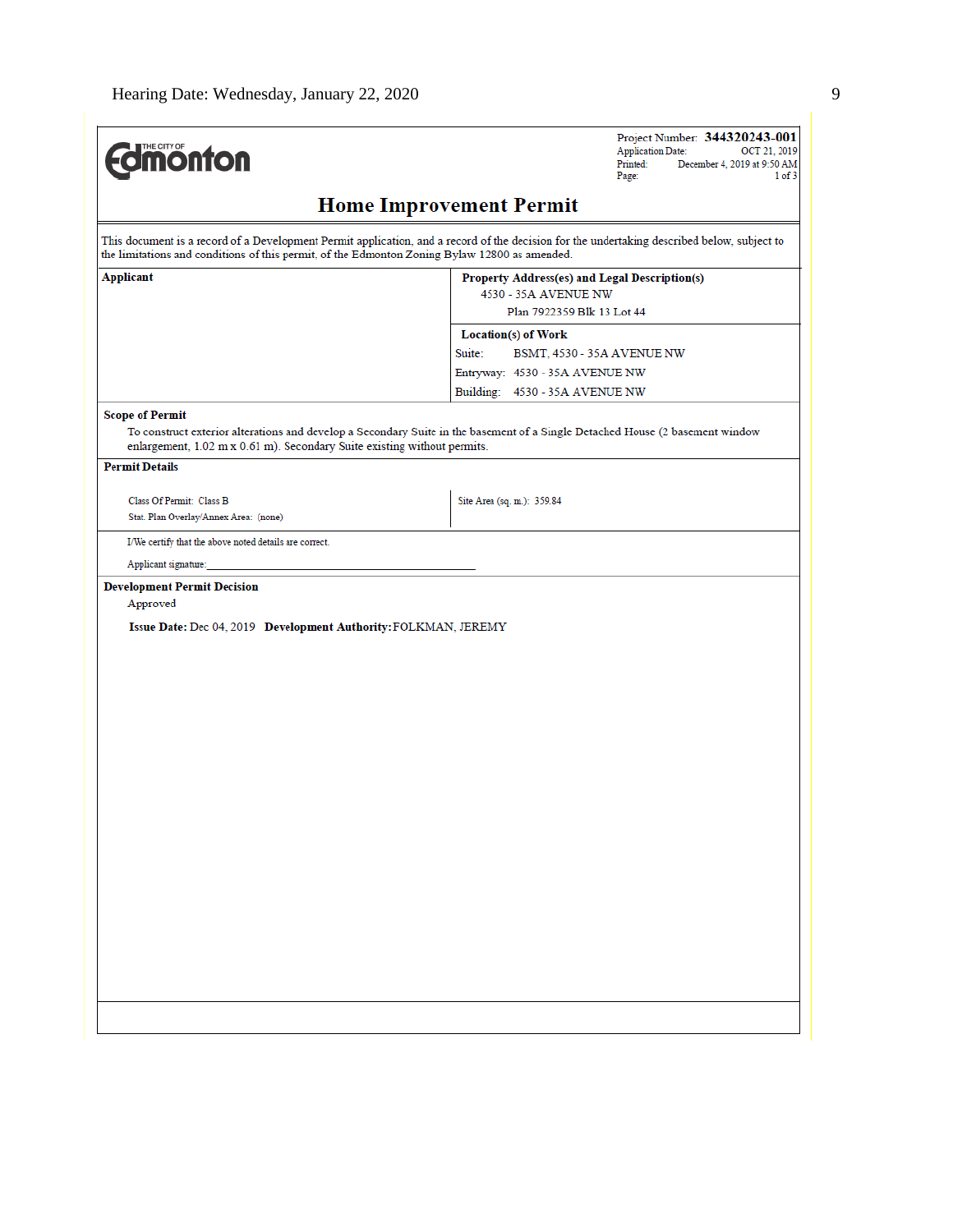| <b><i><u><u><b>Monton</b></u></u></i></b>                                                                                                                                                                                                                                                                                                                                                                                               | Project Number: 344320243-001<br><b>Application Date:</b><br>OCT 21, 2019<br>December 4, 2019 at 9:50 AM<br>Printed:<br>$2$ of $3$<br>Page: |
|-----------------------------------------------------------------------------------------------------------------------------------------------------------------------------------------------------------------------------------------------------------------------------------------------------------------------------------------------------------------------------------------------------------------------------------------|---------------------------------------------------------------------------------------------------------------------------------------------|
| <b>Home Improvement Permit</b>                                                                                                                                                                                                                                                                                                                                                                                                          |                                                                                                                                             |
| <b>Subject to the Following Conditions</b><br>This Development Permit is NOT valid until the Notification Period expires in accordance to Section 21. (Reference Section 17.1)                                                                                                                                                                                                                                                          |                                                                                                                                             |
| This Development Permit authorizes the development of exterior alterations and develop a Secondary Suite in the basement of a<br>Single Detached House (2 basement window enlargement, 1.02 m x 0.61 m). Secondary Suite existing without permits. The<br>development shall be constructed in accordance with the stamped and approved drawings.                                                                                        |                                                                                                                                             |
| Immediately upon completion of the exterior alterations, the site shall be cleared of all debris.                                                                                                                                                                                                                                                                                                                                       |                                                                                                                                             |
| As far as reasonably practicable, the design and use of exterior finishing materials used shall be similar to, or better than, the<br>standard of surrounding development (Reference Section 57.3(1)).                                                                                                                                                                                                                                  |                                                                                                                                             |
| Only one of a Secondary Suite or a Garden Suite may be developed in conjunction with a principal Dwelling. (Reference Section<br>86)                                                                                                                                                                                                                                                                                                    |                                                                                                                                             |
| For the Secondary Suite, 1 on-site parking space in addition to the parking requirements for the Principal Dwelling shall be<br>provided. (Reference Section 54.2 Schedule 1)                                                                                                                                                                                                                                                           |                                                                                                                                             |
| All required parking shall be clearly demarcated, have adequate storm water drainage and storage facilities, and be Hardsurfaced.<br>(Reference Section 54.6(2)(a)(i))                                                                                                                                                                                                                                                                  |                                                                                                                                             |
| A Secondary Suite shall be developed in such a manner that the exterior of the principal Dwelling containing the Secondary Suite<br>shall appear as a single Dwelling from a public roadway other than a Lane. (Reference Section 86)                                                                                                                                                                                                   |                                                                                                                                             |
| A Secondary Suite shall not be developed within the same principal Dwelling containing a Group Home or Limited Group Home,<br>Child Care Services or a Major Home Based Business, unless the Secondary Suite is an integral part of a Bed and Breakfast<br>Operation in the case of a Major Home Based Business. (Reference Section 86)                                                                                                 |                                                                                                                                             |
| A maximum of one Household shall occupy a Secondary Suite. (Reference Section 86)                                                                                                                                                                                                                                                                                                                                                       |                                                                                                                                             |
| Dwelling means a self contained unit comprised of one or more rooms accommodating sitting, sleeping, sanitary facilities, and a<br>principal kitchen for food preparation, cooking, and serving. A Dwelling is used permanently or semi-permanently as a residence<br>for a single Household. (Reference Section 6.1)                                                                                                                   |                                                                                                                                             |
| Locked separation that restricts the nonconsensual movement of persons between each Dwelling unit shall be installed.                                                                                                                                                                                                                                                                                                                   |                                                                                                                                             |
| Secondary Suites shall not be included in the calculation of densities in this Bylaw. (Reference Section 86)                                                                                                                                                                                                                                                                                                                            |                                                                                                                                             |
| <b>ADVISEMENTS:</b>                                                                                                                                                                                                                                                                                                                                                                                                                     |                                                                                                                                             |
| An approved Development Permit means that the proposed development has been reviewed against the provisions of this bylaw. It<br>does not remove obligations to conform with other legislation, bylaws or land title instruments including, but not limited to, the<br>Municipal Government Act, the Safety Codes Act or any caveats, restrictive covenants or easements that might be attached to the<br>Site. (Reference Section 5.2) |                                                                                                                                             |
| Any proposed change from the original approved drawings is subject to a revision/re-examination fee. The fee will be determined<br>by the reviewing officer based on the scope of the request and in accordance with current fee schedules. A review fee may be<br>collected for each change request.                                                                                                                                   |                                                                                                                                             |
| Unless otherwise stated, all above references to section numbers refer to the authority under the Edmonton Zoning Bylaw 12800.                                                                                                                                                                                                                                                                                                          |                                                                                                                                             |
| Variances<br>Parking - Tandem Parking is permitted for the secondary suite. (Section 54.1.2.f.)                                                                                                                                                                                                                                                                                                                                         |                                                                                                                                             |
|                                                                                                                                                                                                                                                                                                                                                                                                                                         |                                                                                                                                             |
|                                                                                                                                                                                                                                                                                                                                                                                                                                         |                                                                                                                                             |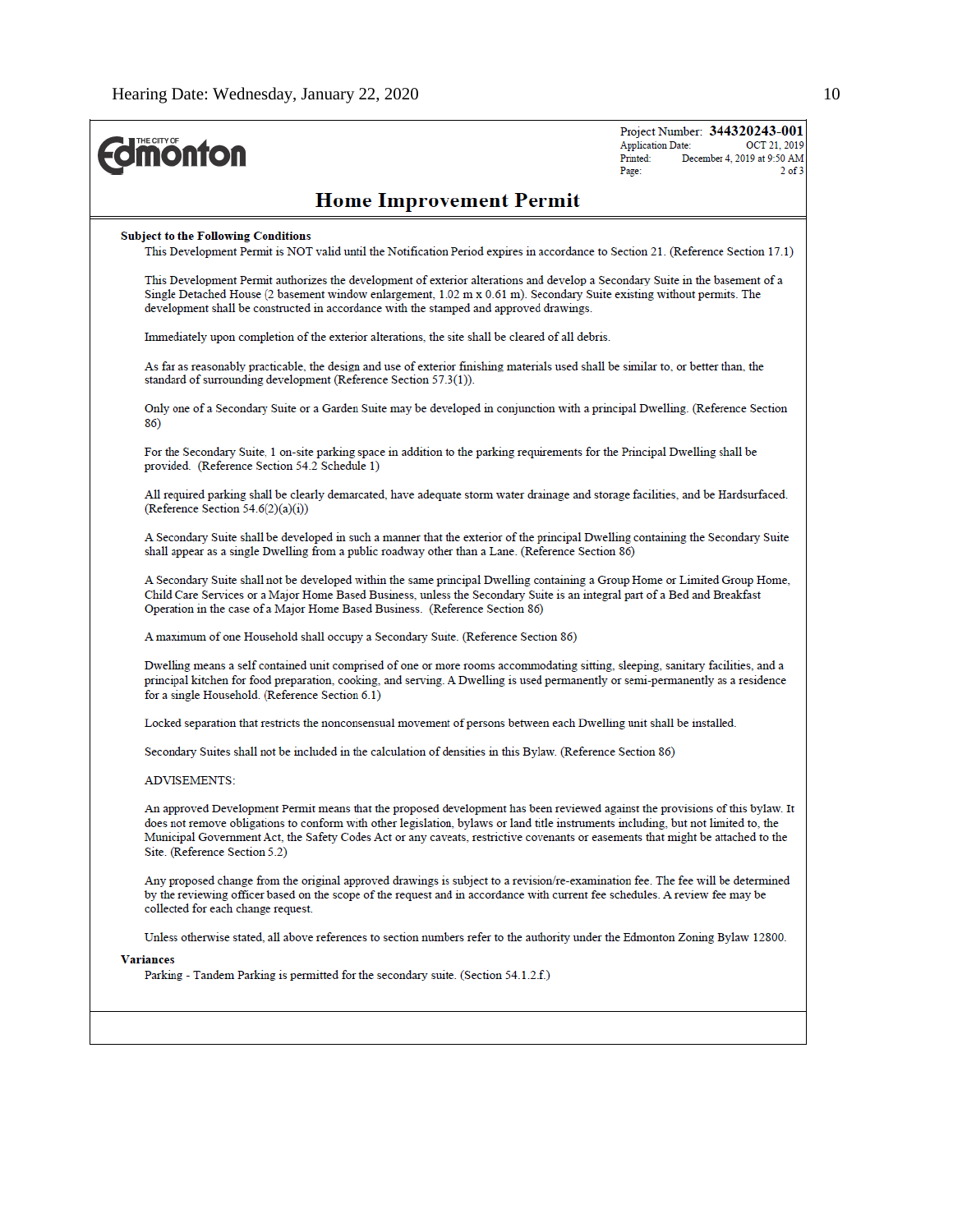| THE CITY OF<br><b>ionfon</b>                                         |                   |                    |                                | Project Number: 344320243-001<br><b>Application Date:</b><br>OCT 21, 2019<br>Printed:<br>December 4, 2019 at 9:50 AM<br>$3$ of $3$<br>Page: |
|----------------------------------------------------------------------|-------------------|--------------------|--------------------------------|---------------------------------------------------------------------------------------------------------------------------------------------|
|                                                                      |                   |                    | <b>Home Improvement Permit</b> |                                                                                                                                             |
| <b>Rights of Appeal</b>                                              |                   |                    |                                | This approval is subject to the right of appeal as outlined in Chapter 24, Section 683 through 689 of the Municipal Government              |
| Amendment Act.                                                       |                   |                    |                                |                                                                                                                                             |
| Notice Period Begins: Dec 10, 2019                                   |                   | Ends: Dec 31, 2019 |                                |                                                                                                                                             |
| <b>Building Permit Decision</b><br>No decision has yet been made.    |                   |                    |                                |                                                                                                                                             |
|                                                                      |                   |                    |                                |                                                                                                                                             |
| Fees                                                                 |                   |                    |                                |                                                                                                                                             |
|                                                                      | <b>Fee Amount</b> | <b>Amount Paid</b> | Receipt#                       | <b>Date Paid</b>                                                                                                                            |
| <b>Building Permit Fee (Construction</b><br>Value)                   | \$503.00          | \$503.00           | 896741092598001                | Nov 12, 2019                                                                                                                                |
| <b>Existing Without Permit Dev</b><br><b>Application Penalty Fee</b> | \$288.00          | \$288.00           | 895384022380001                | Nov 06, 2019                                                                                                                                |
| Development Application Fee                                          | \$288.00          | \$288.00           | 06227769                       | Oct 21, 2019                                                                                                                                |
| Safety Codes Fee                                                     | \$20.12           | \$20.12            | 896741092598001                | Nov 12, 2019                                                                                                                                |
| Sanitary Sewer Trunk Fund<br>(Secondary/Garden Suite)                | \$735.00          | \$735.00           | 06227769                       | Oct 21, 2019                                                                                                                                |
| <b>Existing Without Permit Building</b><br><b>Penalty Fee</b>        | \$503.00          | \$503.00           | 896741092598001                | Nov 12, 2019                                                                                                                                |
| Total GST Amount:                                                    | \$0.00            |                    |                                |                                                                                                                                             |
|                                                                      |                   |                    |                                |                                                                                                                                             |
|                                                                      |                   |                    |                                |                                                                                                                                             |

H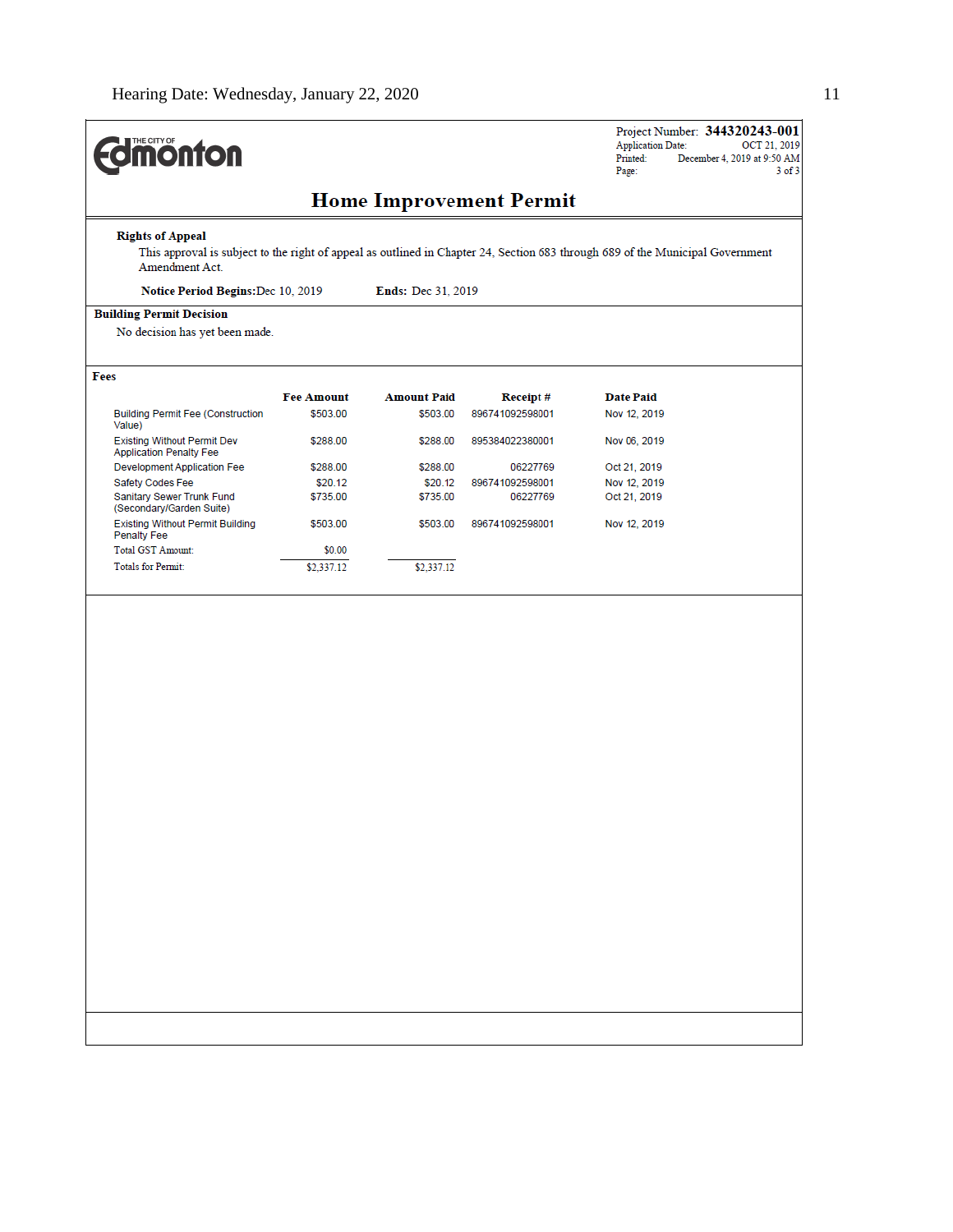

Site Location **Community Contracts** File: SDAB-D-20-010

N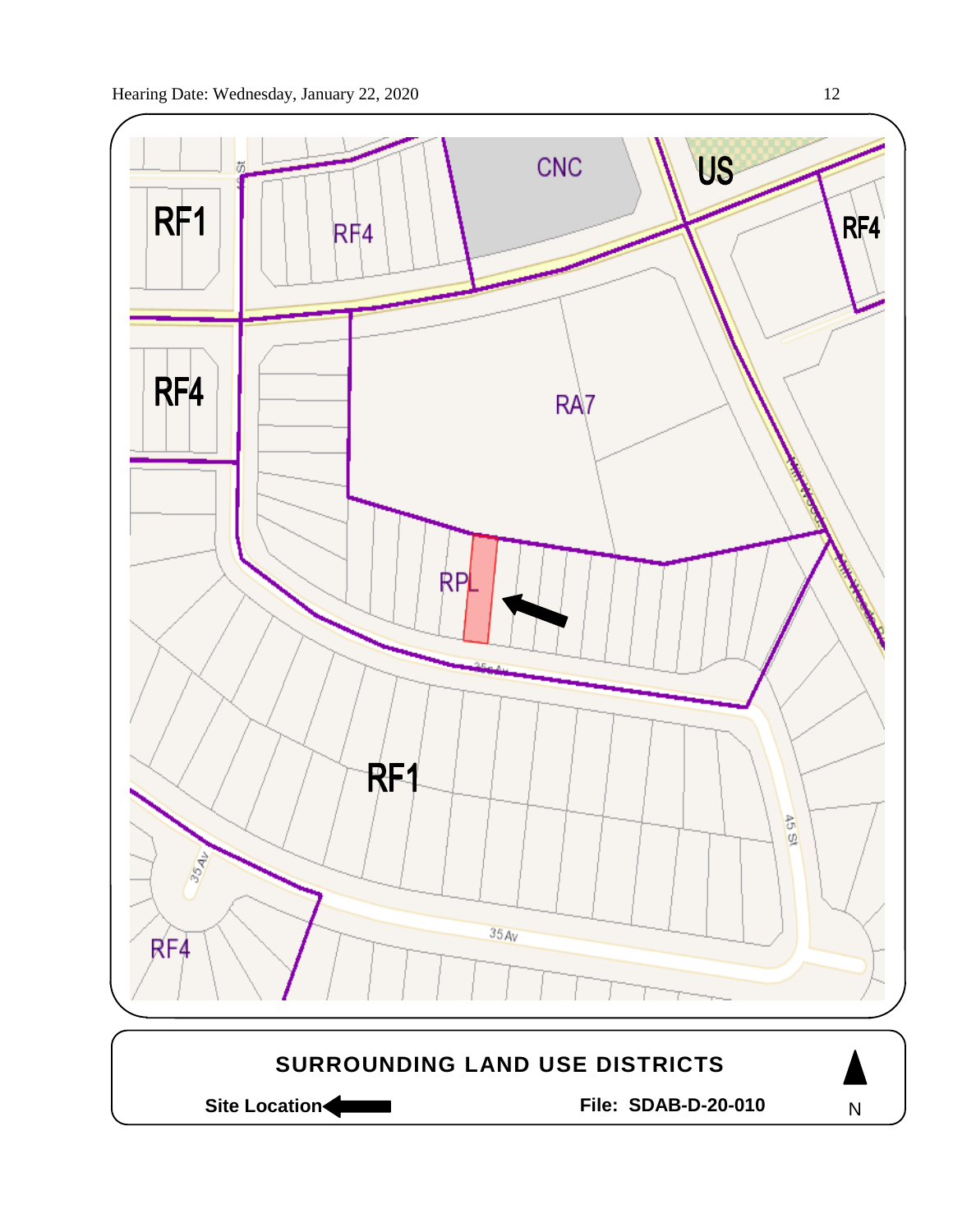| ITEM II: 10:30 A.M. |                                                        | FILE: SDAB-D-20-011                                                                                                                            |  |  |  |
|---------------------|--------------------------------------------------------|------------------------------------------------------------------------------------------------------------------------------------------------|--|--|--|
|                     | AN APPEAL FROM THE DECISION OF THE DEVELOPMENT OFFICER |                                                                                                                                                |  |  |  |
|                     | <b>APPELLANT:</b>                                      |                                                                                                                                                |  |  |  |
|                     | <b>APPLICATION NO.:</b>                                | 345176335-002                                                                                                                                  |  |  |  |
|                     |                                                        | Change the Use from a Single Detached<br>House to a Childcare Service (44<br>School<br>Children) and Commercial<br>(Heritage Education Centre) |  |  |  |
|                     | <b>DECISION OF THE</b><br>DEVELOPMENT AUTHORITY:       | Refused                                                                                                                                        |  |  |  |
|                     | <b>DECISION DATE:</b>                                  | December 18, 2019                                                                                                                              |  |  |  |
|                     | <b>DATE OF APPEAL:</b>                                 | December 24, 2019                                                                                                                              |  |  |  |
|                     | MUNICIPAL DESCRIPTION<br>OF SUBJECT PROPERTY:          | 3904 - 117 STREET NW                                                                                                                           |  |  |  |
|                     | <b>LEGAL DESCRIPTION:</b>                              | Plan 3073NY Blk 45 Lot 20                                                                                                                      |  |  |  |
|                     | ZONE:                                                  | RF1-Single Detached Residential Zone                                                                                                           |  |  |  |
|                     | <b>OVERLAY:</b>                                        | Mature Neighbourhood Overlay                                                                                                                   |  |  |  |
|                     | <b>STATUTORY PLAN:</b>                                 | N/A                                                                                                                                            |  |  |  |
|                     |                                                        |                                                                                                                                                |  |  |  |

### *Grounds for Appeal*

The Appellant provided the following reasons for appealing the decision of the Development Authority:

> Our application is to develop a out-of-school care in a corner lot house near the neighborhood's main road. Daycare / Out-of-school care is a discretionary use in the zoning. The officer's refusal decision was made so quick without enough communication with us. The client is very open to the necessary changes and she had communicated with the neighborhood. The neighbors are very positive to this proposed development. She has collected more than 10 neighbors' signature supporting the proposed out of school care. This is the first time that the client apply for a OSC in the residential area and it is a learning process for her, but she is very open and flexible about the Kid's # and the program schedule. We believe that we should be able to work it out.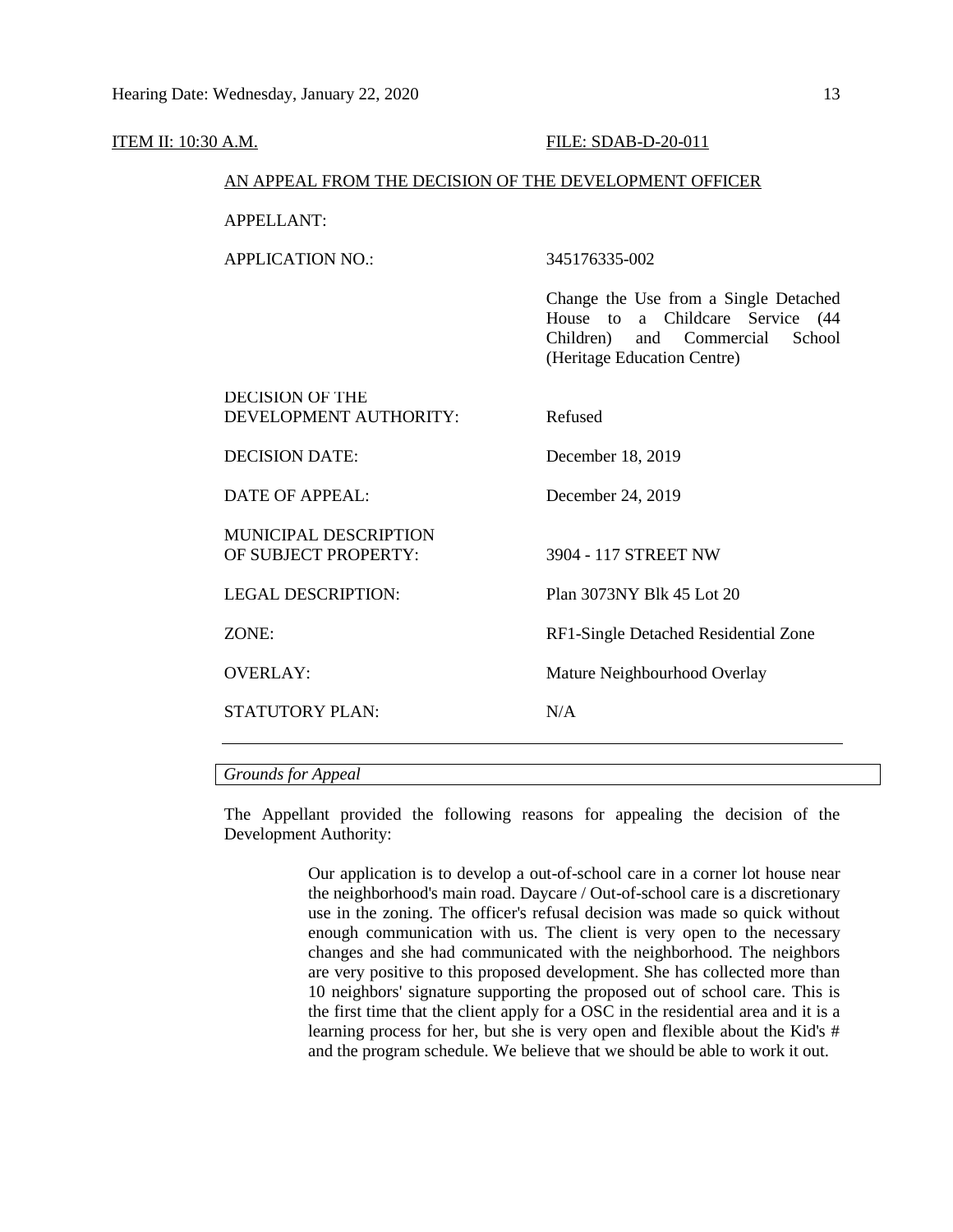However the City officer just refuse our application in one day without communication with us, even after we explained that we can make any necessary changes to meet the City's needs, the officer still won't consider it and just ask us to appeal. Below is a summary of what had happened between us and the City officer:

(The project was assigned to Kailey on Nov 7)

1. I sent an email to Kailey on Dec 3 to follow up, and received her email on Dec 6, asking only one question "Does the applicant require a child care license from the province for the proposed use." We answered that the client will apply for the child care licence after getting the Building Permit on the same day.

2. On Dec 10 Kailey asked us to provide a brief overview of the proposed child care service for the site (ie: operating hours: is it only before and after school or all day, classes provided, etc) and provide written confirmation that the residential use is being discontinued. Again we provided the description and the confirmation letter on the same day.

3. On Dec 13 I sent another email to Kailey to follow up, and ask if any other info is needed, but she was out of office that day.

4. On Dec 18, all in a sudden we receive the DP refused email. We tried to contact Kailey and you to work out a solution, I left you and Kailey voice message, the client went to the City and talked to Kailey. We both explained the the kid's # is flexible. We can reduce the kids' # to meet the City's requirement. When the kids' # is reduced, the parking required is reduces as well.

5. In the refused letter, it is mentioned that "a Commercial School (secondary use) would be operating with the proposed Child Care Service." I believe that is just an assumption based on client's proposed class program. We never mentioned that a commercial school will be operating, it is not shown in the DP application description either. The client's program is just a proposal, it is NOT fixed, she is open to make all necessary changes.

#### *General Matters*

#### **Appeal Information:**

The *Municipal Government Act*, RSA 2000, c M-26 states the following:

#### **Grounds for Appeal 685(1)** If a development authority

(a) fails or refuses to issue a development permit to a person,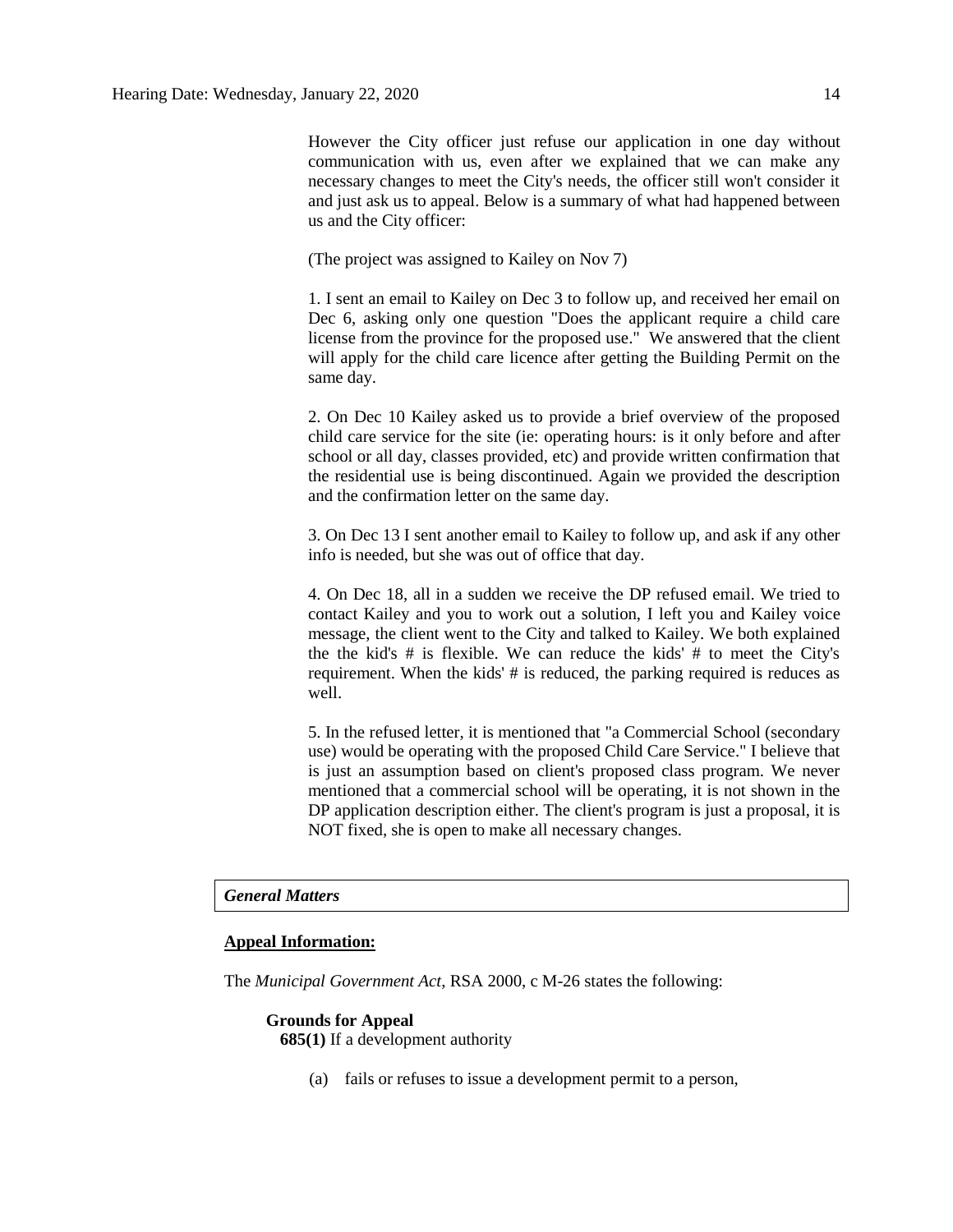- (b) issues a development permit subject to conditions, or
- (c) issues an order under section 645,

the person applying for the permit or affected by the order under section 645 may appeal to the subdivision and development appeal board.

#### **Appeals**

**686(1)** A development appeal to a subdivision and development appeal board is commenced by filing a notice of the appeal, containing reasons, with the board,

- (a) in the case of an appeal made by a person referred to in section 685(1)
	- (i) with respect to an application for a development permit,
		- (A) within 21 days after the date on which the written decision is given under section 642, […]

#### **Hearing and Decision**

**687(3)** In determining an appeal, the subdivision and development appeal board

…

- (a.1) must comply with the land use policies;
- (a.2) subject to section 638, must comply with any applicable statutory plans;
- (a.3) subject to clauses (a.4) and (d), must comply with any land use bylaw in effect;
- (a.4) must comply with the applicable requirements of the regulations under the *Gaming, Liquor and Cannabis Act* respecting the location of premises described in a cannabis licence and distances between those premises and other premises;
	- …
	- (c) may confirm, revoke or vary the order, decision or development permit or any condition attached to any of them or make or substitute an order, decision or permit of its own;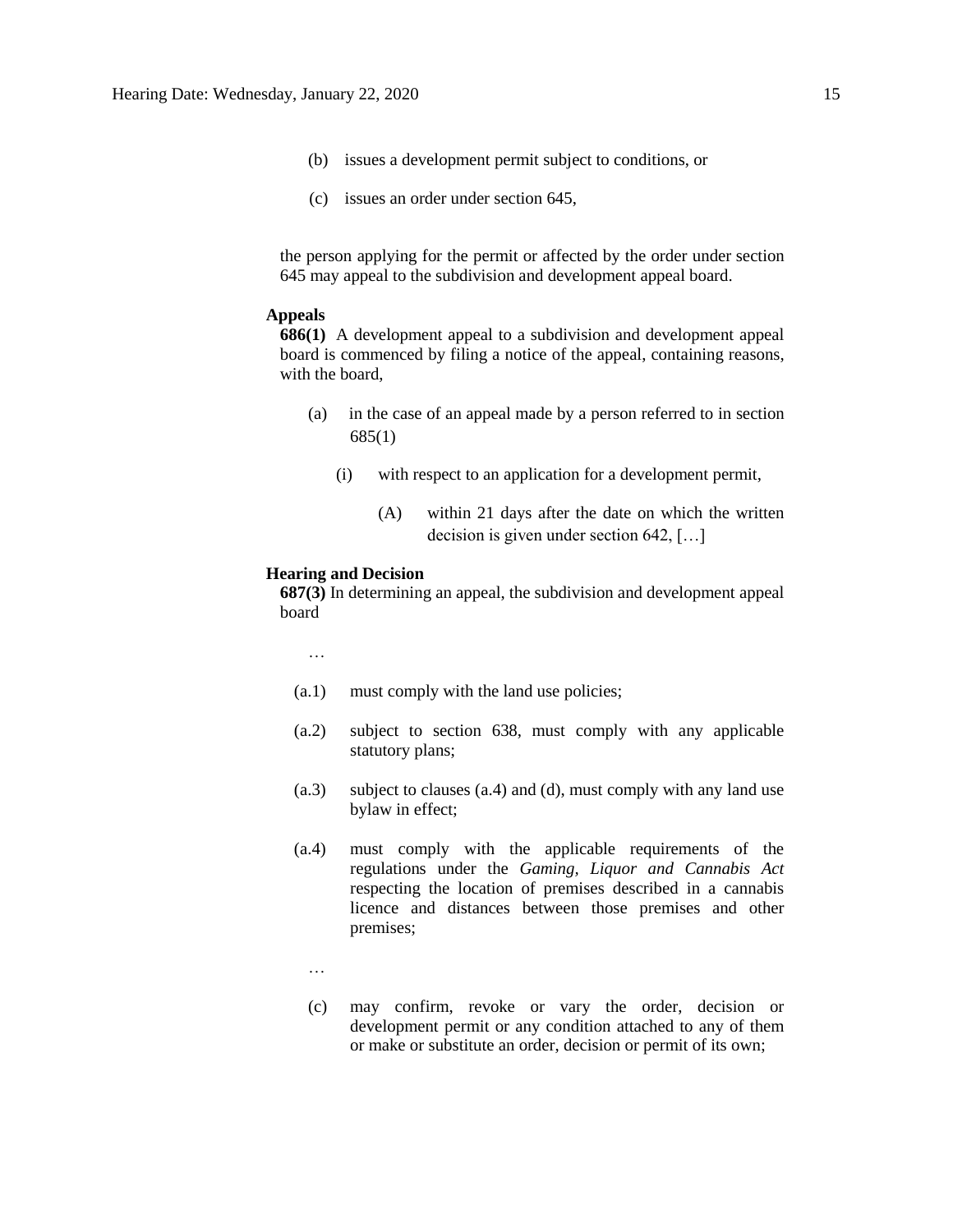- (d) may make an order or decision or issue or confirm the issue of a development permit even though the proposed development does not comply with the land use bylaw if, in its opinion,
	- (i) the proposed development would not
		- (A) unduly interfere with the amenities of the neighbourhood, or
		- (B) materially interfere with or affect the use, enjoyment or value of neighbouring parcels of land,

and

(ii) the proposed development conforms with the use prescribed for that land or building in the land use bylaw.

#### **General Provisions from the** *Edmonton Zoning Bylaw*

#### Under section 110.3(1) **Child Care Services** is a **Discretionary Use** in the **(RF1) Single Detached Residential Zone.**

#### Under section 7.8(2) **Child Care Services** means

"a development intended to provide care, educational activities and supervision for groups of seven or more children under 13 years of age during the day or evening, but does not generally include overnight accommodation. This Use typically includes daycare centres; out-ofschool care centres; preschools; and dayhomes/group family care providing child care to seven or more children within the care provider's residence."

#### A **Commercial School** is **neither** a Permitted Use **nor** a Discretionary Use in the **RF1 Single Detached Residential Zone, sections 110.2 and 110.3, respectively.**

Under section 7.4(12) a **Commercial School** means development used for training and instruction in a specific trade, skill, service or artistic endeavour. This Use does not include schools defined as Public Education Services or Private Education Services. Typical Uses include secretarial, business, hairdressing, beauty culture, dancing or music schools.

Section 110.1 states that the **General Purpose** of the **(RF1) Single Detached Residential Zone** is to provide for Single Detached Housing while allowing other forms of small scale housing in the form of Secondary Suites, Garden Suites, Semi-detached Housing and Duplex Housing.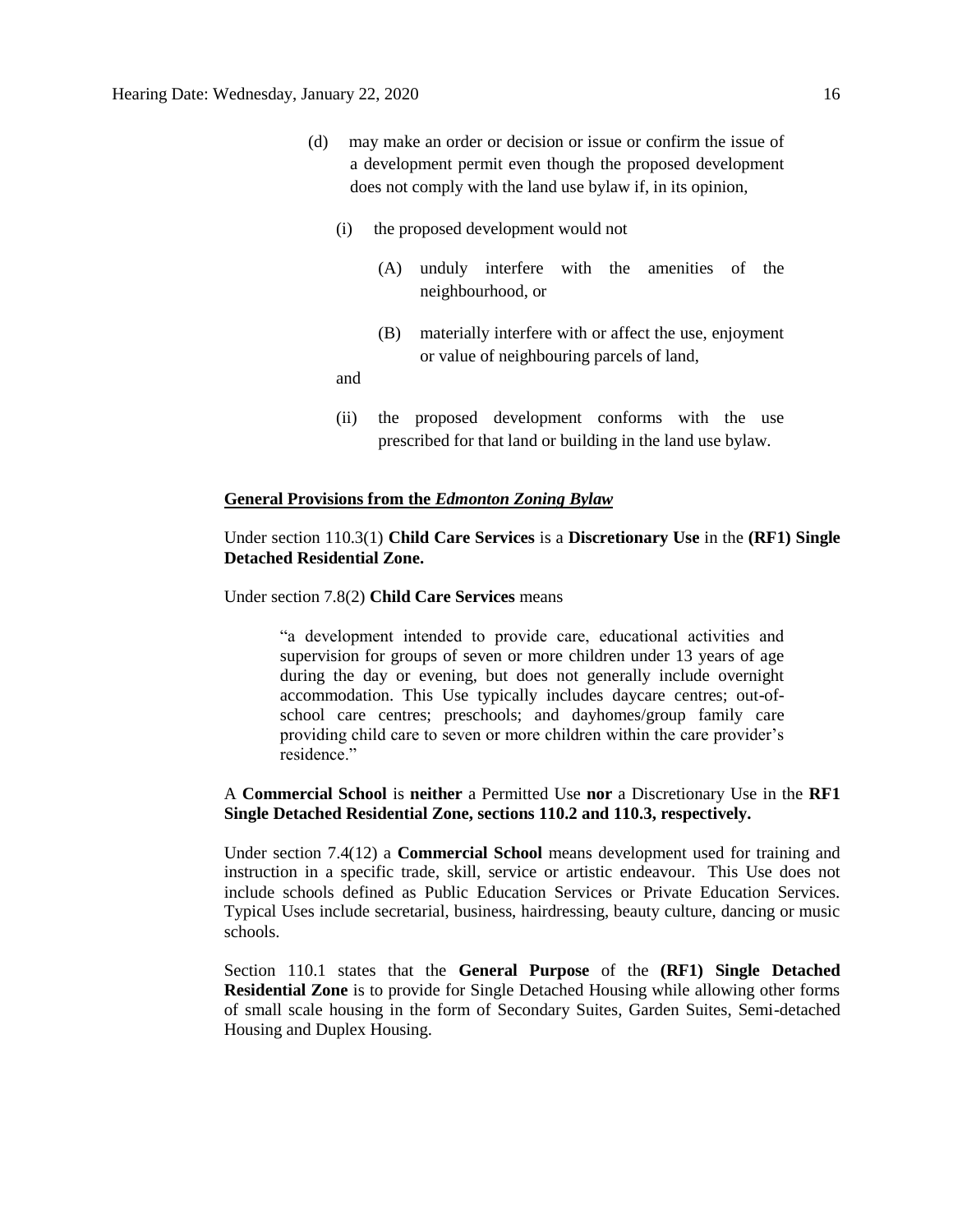#### **Development Officer's Determination**

The proposed use, Child Care Service, is listed as a Discretionary Use in the RF1 (Single Detached Residential Zone (Section 110.3(1)). Discretionary Uses means those uses of land, buildings or structures for which Permits may be issued only at the discretion of the Development Officer.

In the opinion of the Development Officer, the proposed development is not a suitable Use in the context of the site, and refused for the following reasons:

1. Section 110.1 - The purpose of this Zone is to provide for Single Detached Housing while allowing other forms of small scale housing in the form of Secondary Suites, Garden Suites, Semi-detached Housing and Duplex Housing.

In the opinion of the Development Officer, the scale of the proposed conversion of the Single Detached House to a Child Care Service with 44 children does not meet the General Purpose of the RF1 Zone. The scale of the proposed Child Care Service will generate a negative impact, specifically noise, and increased vehicular traffic for pick up and drop of children, uncharacteristic of the surrounding existing low density single detached residential district.

3. It was determined that a Commercial School (secondary use) would be operating with the proposed Child Care Service. A Commercial School is neither a Permitted Use nor a Discretionary Use in the Residential (RF1) Zone. (Ref Section 110.2 & 110.3)

#### *Parking*

Section 54.2 Schedule  $1(A)(29)$  requires:

- a) Passenger pick-up/drop-off spaces shall be provided at the rate of 2 pick-up/drop-off spaces for the first 10 children, plus 1 additional pick-up/drop-off space for every 10 additional children.
	- i) Passenger pick-up/drop-off spaces shall be designed with signs to reserve the parking spaces for Child Care Services pick-up/drop-off, to the satisfaction of the Development Officer.
	- ii) Passenger pick-up/drop-off space shall be located as close as possible to the main entrance used by the Child Care Service, and shall not be located further than 100 metres from the main entrance used by the Child Care Service. The distance between the farthest parking space in the pick-up/drop-off area and the main entrance of the Child Care Service shall be measured along the shortest publicly accessible pedestrian route.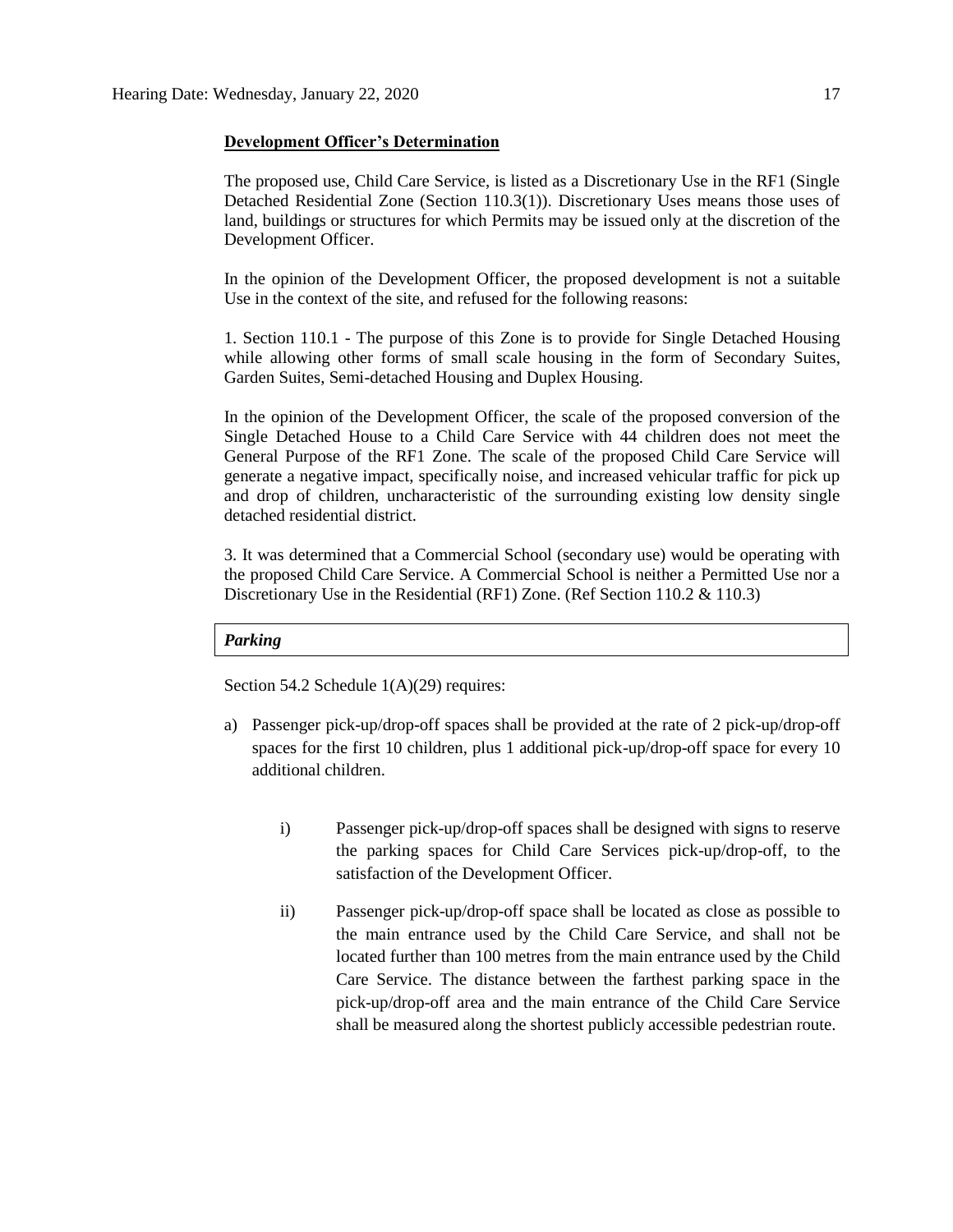- iii) An on-street loading zone shall satisfy a portion of the passenger pickup/drop-off parking space requirement without a variance if the Development Officer, after consultation with Transportation Operations, is satisfied with the proposal.
- b) employee parking shall be provided at the rate of:
	- i) 1 parking space per 100.0 square metres of Floor Area; or
	- ii) 1 parking space per 360.0 square metres of Floor Area where the Child Care Service is proposed within 400 metres of an LRT Station, Transit Centre, Transit Avenue, or all Lots within the boundaries of the Oliver Area Redevelopment Plan, as adopted by Bylaw 11618, as amended, or all Lots within the boundaries of the Strathcona Area Redevelopment Plan, as adopted by Bylaw 11890, as amended; or
	- iii) Where the Child Care Service is for a dayhome/group family care providing care to 7 or more children within the residence of the child care provider, 1 parking space for each non-resident employee, in addition to the parking required for the principal Dwelling. Where a Front Yard Driveway provides access to a parking space that is not within the Front Yard, the Development Officer may consider this Driveway as the provision of a parking space that is in tandem.

#### **Development Officer's Determination**

2. Parking:

a) Section 54.2 Schedule 1(A)(29) - 3 employee parking spaces and 6 Passenger pickup/drop-off spaces to be provided on-site.

Proposed: 2 parking spaces in Garage and 4 Passenger pick-up/drop-off spaces Deficient by: 1 parking space and 1 Passenger pick-up/drop-off spaces

#### Notice to Applicant/Appellant

Provincial legislation requires that the Subdivision and Development Appeal Board issue its official decision in writing within fifteen days of the conclusion of the hearing.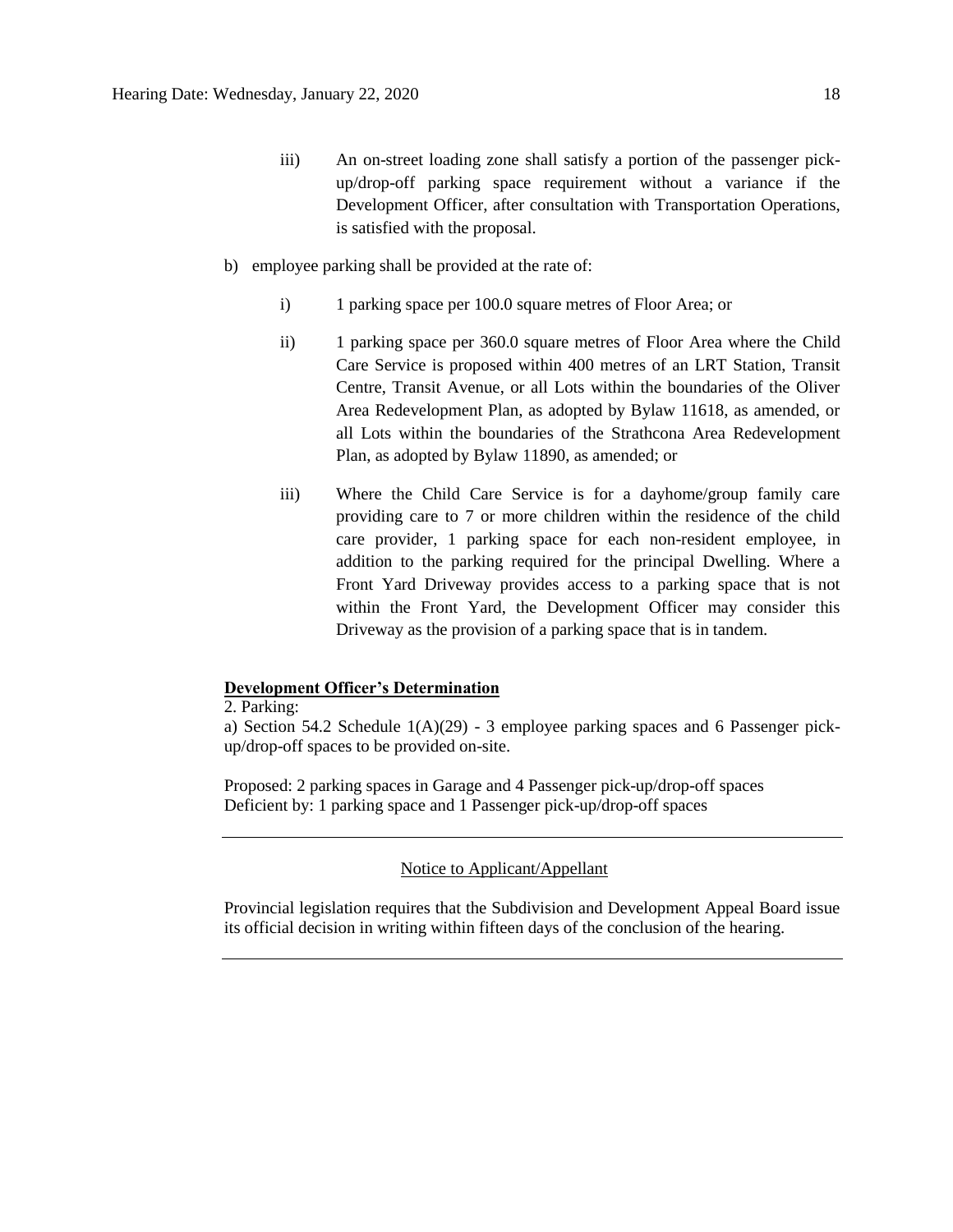$\overline{a}$ 

| <b>dimonton</b>                                                                                                                                                                                   | <b>Application for</b>                                               | Project Number: 345176335-002<br><b>Application Date:</b><br>OCT 30, 2019<br>January 2, 2020 at 2:35 PM<br>Printed:<br>Page:<br>$1$ of $2$ |
|---------------------------------------------------------------------------------------------------------------------------------------------------------------------------------------------------|----------------------------------------------------------------------|--------------------------------------------------------------------------------------------------------------------------------------------|
|                                                                                                                                                                                                   | <b>Major Development Permit</b>                                      |                                                                                                                                            |
| This document is a Development Permit Decision for the development application described below.                                                                                                   |                                                                      |                                                                                                                                            |
| Applicant                                                                                                                                                                                         | 3904 - 117 STREET NW<br>Plan 3073NY Blk 45 Lot 20                    | Property Address(es) and Legal Description(s)                                                                                              |
|                                                                                                                                                                                                   | <b>Specific Address(es)</b>                                          |                                                                                                                                            |
|                                                                                                                                                                                                   | Suite:<br>3904 - 117 STREET NW                                       |                                                                                                                                            |
|                                                                                                                                                                                                   | Entryway: 3904 - 117 STREET NW                                       |                                                                                                                                            |
|                                                                                                                                                                                                   | Building: 3904 - 117 STREET NW                                       |                                                                                                                                            |
| <b>Scope of Application</b><br>To Change the Use from a Single Detached House to a Childcare Service (44 Children) and Commercial School (Heritage Education<br>Centre).<br><b>Permit Details</b> |                                                                      |                                                                                                                                            |
|                                                                                                                                                                                                   |                                                                      |                                                                                                                                            |
| Class of Permit: Class B                                                                                                                                                                          | <b>Contact Person:</b>                                               |                                                                                                                                            |
| Gross Floor Area (sq.m.):                                                                                                                                                                         | Lot Grading Needed?: N                                               |                                                                                                                                            |
| New Sewer Service Required:<br>Site Area (sq. m.): 675.8                                                                                                                                          | NumberOfMainFloorDwellings:<br>Stat. Plan Overlay/Annex Area: (none) |                                                                                                                                            |
|                                                                                                                                                                                                   |                                                                      |                                                                                                                                            |
| I/We certify that the above noted details are correct.<br>Applicant signature:                                                                                                                    |                                                                      |                                                                                                                                            |
| Refused<br>Issue Date: Dec 18, 2019 Development Authority: LAMONT, KAILEY                                                                                                                         |                                                                      |                                                                                                                                            |
|                                                                                                                                                                                                   | THIS IS NOT A PERMIT                                                 |                                                                                                                                            |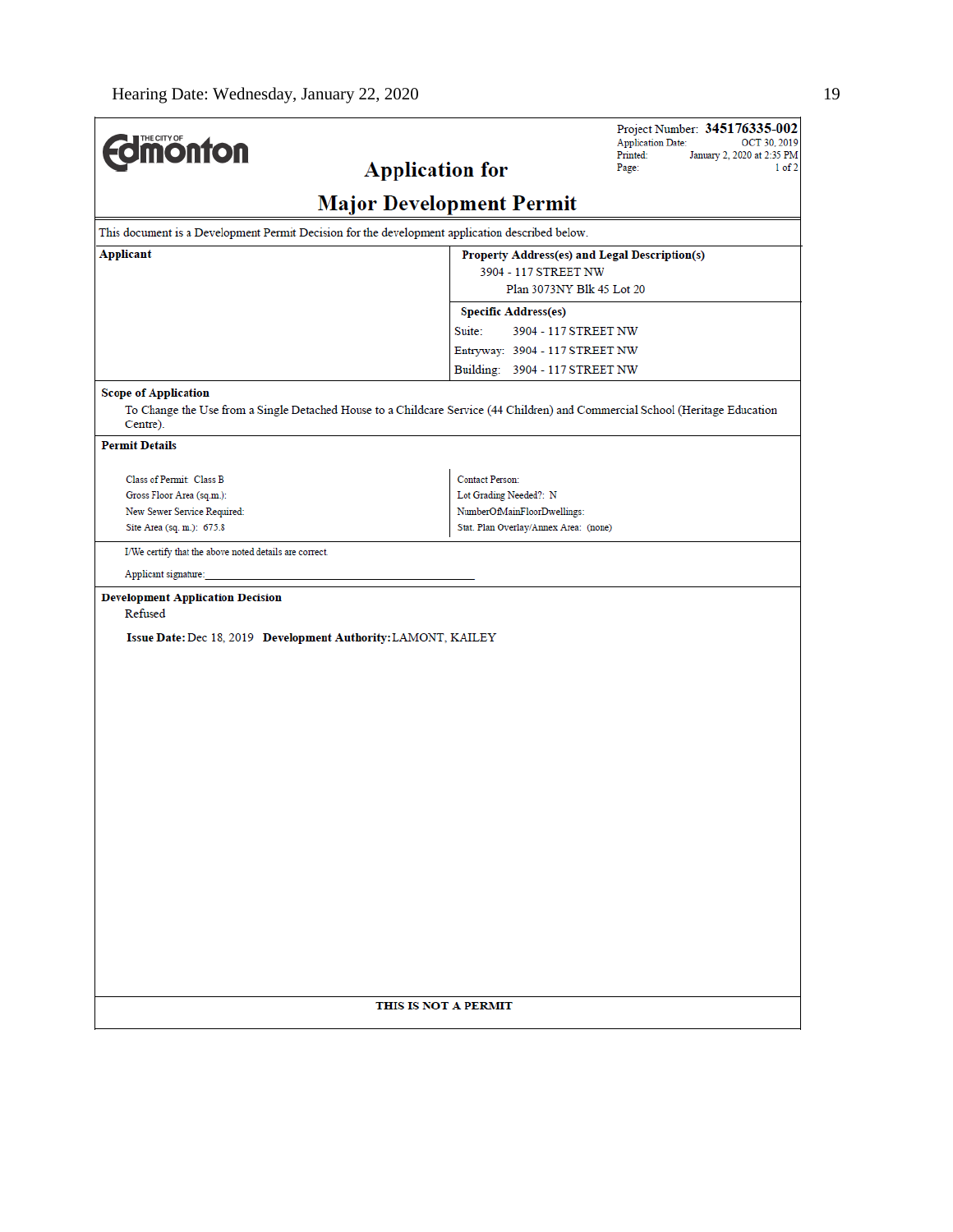| <b><i><u><u><b>MONTON</b></u></u></i></b>                                                                                                             |                                                                                                                                       |                                |                                 | Project Number: 345176335-002<br><b>Application Date:</b><br>OCT 30, 2019                                                                                                                                                                                                                                                                                                                              |  |  |
|-------------------------------------------------------------------------------------------------------------------------------------------------------|---------------------------------------------------------------------------------------------------------------------------------------|--------------------------------|---------------------------------|--------------------------------------------------------------------------------------------------------------------------------------------------------------------------------------------------------------------------------------------------------------------------------------------------------------------------------------------------------------------------------------------------------|--|--|
|                                                                                                                                                       |                                                                                                                                       | <b>Application for</b>         |                                 | Printed:<br>January 2, 2020 at 2:35 PM<br>Page:<br>$2$ of $2$                                                                                                                                                                                                                                                                                                                                          |  |  |
|                                                                                                                                                       |                                                                                                                                       |                                | <b>Major Development Permit</b> |                                                                                                                                                                                                                                                                                                                                                                                                        |  |  |
| <b>Reason for Refusal</b><br>the Development Officer.                                                                                                 |                                                                                                                                       |                                |                                 | The proposed use, Child Care Service, is listed as a Discretionary Use in the RF1 (Single Detached Residential Zone (Section 110.3<br>(1)). Discretionary Uses means those uses of land, buildings or structures for which Permits may be issued only at the discretion of                                                                                                                             |  |  |
| the following reasons:                                                                                                                                | In the opinion of the Development Officer, the proposed development is not a suitable Use in the context of the site, and refused for |                                |                                 |                                                                                                                                                                                                                                                                                                                                                                                                        |  |  |
| housing in the form of Secondary Suites, Garden Suites, Semi-detached Housing and Duplex Housing.                                                     |                                                                                                                                       |                                |                                 | 1. Section 110.1 - The purpose of this Zone is to provide for Single Detached Housing while allowing other forms of small scale                                                                                                                                                                                                                                                                        |  |  |
| the surrounding existing low density single detached residential district.                                                                            |                                                                                                                                       |                                |                                 | In the opinion of the Development Officer, the scale of the proposed conversion of the Single Detached House to a Child Care<br>Service with 44 children does not meet the General Purpose of the RF1 Zone. The scale of the proposed Child Care Service will<br>generate a negative impact, specifically noise, and increased vehicular traffic for pick up and drop of children, uncharacteristic of |  |  |
| 2. Parking:                                                                                                                                           |                                                                                                                                       |                                |                                 | a) Section 54.2 Schedule 1(A)(29) - 3 employee parking spaces and 6 Passenger pick-up/drop-off spaces to be provided on-site.                                                                                                                                                                                                                                                                          |  |  |
| Proposed: 2 parking spaces in Garage and 4 Passenger pick-up/drop-off spaces<br>Deficient by: 1 parking space and 1 Passenger pick-up/drop-off spaces |                                                                                                                                       |                                |                                 |                                                                                                                                                                                                                                                                                                                                                                                                        |  |  |
|                                                                                                                                                       |                                                                                                                                       |                                |                                 | 3. It was determined that a Commercial School (secondary use) would be operating with the proposed Child Care Service. A<br>Commercial School is neither a Permitted Use nor a Discretionary Use in the Residential (RF1) Zone. (Ref Section 110.2 & 110.3)                                                                                                                                            |  |  |
| <b>Rights of Appeal</b><br>through 689 of the Municipal Government Act.                                                                               |                                                                                                                                       |                                |                                 | The Applicant has the right of appeal within 21 days after the date on which the decision is made, as outlined in Section 683                                                                                                                                                                                                                                                                          |  |  |
| Fees                                                                                                                                                  |                                                                                                                                       |                                |                                 |                                                                                                                                                                                                                                                                                                                                                                                                        |  |  |
| Major Dev. Application Fee<br>Total GST Amount:                                                                                                       | <b>Fee Amount</b><br>\$331.00<br>\$0.00                                                                                               | <b>Amount Paid</b><br>\$331.00 | Receipt#<br>89426503752S001     | <b>Date Paid</b><br>Nov 04, 2019                                                                                                                                                                                                                                                                                                                                                                       |  |  |
| <b>Totals for Permit:</b>                                                                                                                             | \$331.00                                                                                                                              | \$331.00                       |                                 |                                                                                                                                                                                                                                                                                                                                                                                                        |  |  |
|                                                                                                                                                       |                                                                                                                                       |                                |                                 |                                                                                                                                                                                                                                                                                                                                                                                                        |  |  |
|                                                                                                                                                       |                                                                                                                                       | THIS IS NOT A PERMIT           |                                 |                                                                                                                                                                                                                                                                                                                                                                                                        |  |  |